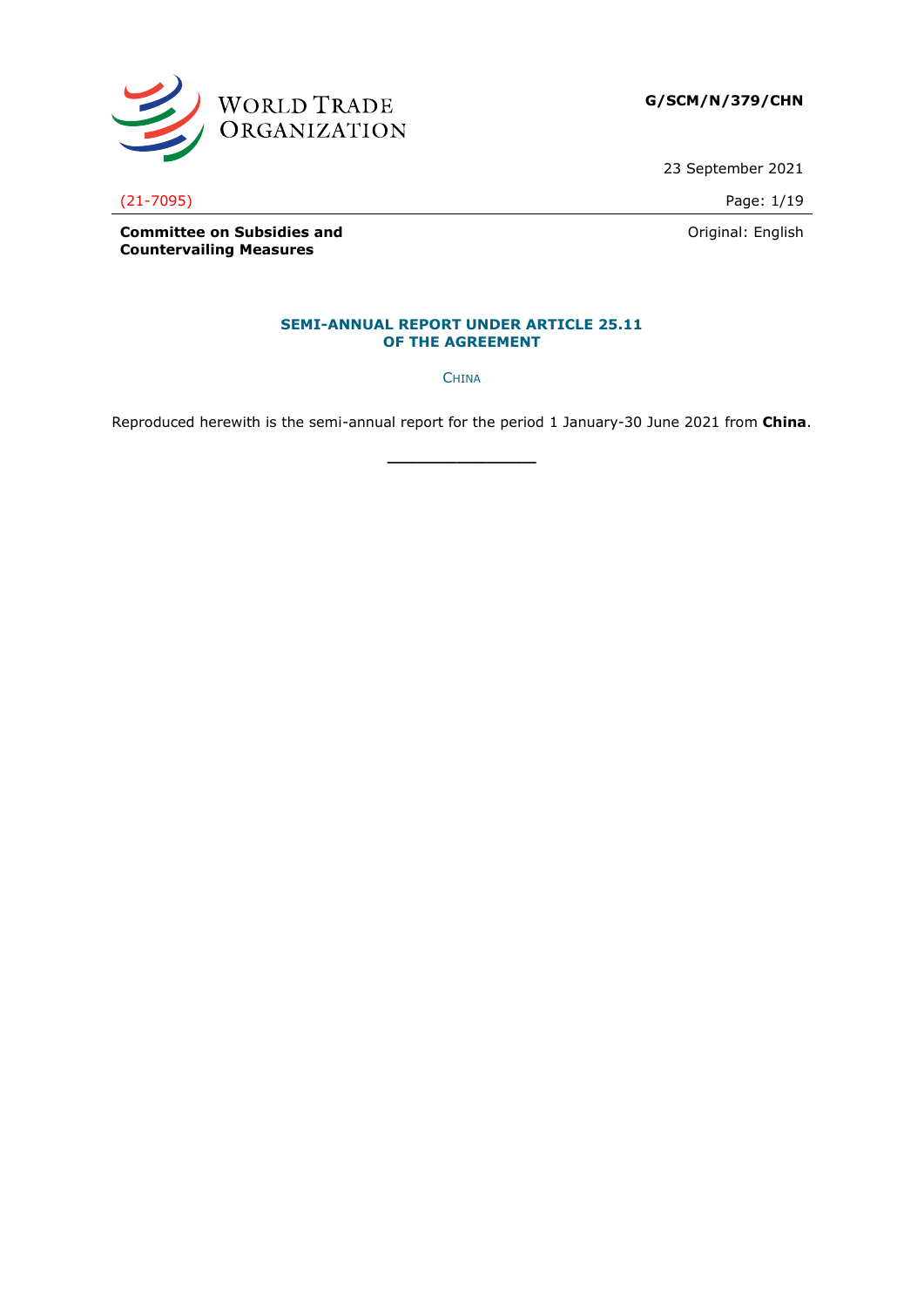## **SEMI-ANNUAL REPORT OF COUNTERVAILING DUTY ACTIONS<sup>2</sup>**

FOR THE PERIOD 1 JANUARY-30 JUNE 2021

### **Original Investigations**

| Country   | Product                  | Initiation       | Provisional                   | <b>Final measures</b> |                    | <b>No final</b> | <b>Other</b> |               | Trade data      | Countervailed programme(s)                      |
|-----------|--------------------------|------------------|-------------------------------|-----------------------|--------------------|-----------------|--------------|---------------|-----------------|-------------------------------------------------|
| or        |                          |                  | measures and                  | <b>Definitive</b>     | <b>Undertaking</b> | measures/       |              |               | (from published |                                                 |
| customs   |                          |                  | preliminary<br>determinations | duty                  |                    | termination     |              |               | report(s))      |                                                 |
| territory | Description;             | Date;            | Date of                       | Date of duties;       | Date of            | Date,           | Date,        | Import        | Import          | Name(s) of the subsidy programme(s)             |
|           | HS 6-digit category      | period of        | measures; range               | range of              | application;       | reason          | explanation  | volume or     | volume as       | countervailed                                   |
|           | covering investigated    | investigation    | of individual                 | individual            | range of           |                 |              | value (units/ | $%$ of          |                                                 |
|           | $product^3$ ;            | (S-subsidization | amounts of                    | amounts of            | individual         |                 |              | currency);    | apparent        |                                                 |
|           | ID number;               | I-injury)        | subsidy;                      | subsidy;              | amounts of         |                 |              | product       | domestic        |                                                 |
|           | (*) if investigation     |                  | "other" rates;                | "other" rates;        | subsidy            |                 |              | coverage,     | consumption     |                                                 |
|           | of $>1$ country          |                  | [range of applied             | range of              | or minimum         |                 |              | period, if    | or as % of      |                                                 |
|           |                          |                  | rates if different.           | applied rates if      | prices             |                 |              | different     | total imports   |                                                 |
|           |                          |                  | reason]                       | different,            |                    |                 |              | from          |                 |                                                 |
|           |                          | 3                | 4                             | reason]               | 6                  |                 | 8            | cols.2/3<br>9 | 10              | 11                                              |
| Australia | Wines in containers      | 31.08.2020       | 11.12.2020                    |                       |                    | 28.03.2021      | $\sim$       | 120,812,000   | 13.36% of       | 1. The Export and Regional Wine                 |
|           | holding 2 litres or less | $S: 01.2019 -$   | $6.3\% - 6.4\%$               |                       |                    | to avoid        |              | litres        | apparent        | Support Package                                 |
|           | 22042100                 | 12.2019          | All others:                   |                       |                    | double          |              | $(01.2019 -$  | domestic        | 2. Wine Tourism and Cellar Door Grant           |
|           | ID: 20-0002              | $I: 01.2015 -$   | 6.4%                          |                       |                    | remedy          |              | 12.2019)      |                 | consumption 3. Export Market Development Grants |
|           |                          | 12.2019          |                               |                       |                    |                 |              |               |                 | 4. Sustainable Rural Water Use and              |
|           |                          |                  |                               |                       |                    |                 |              |               |                 | Infrastructure Program                          |
|           |                          |                  |                               |                       |                    |                 |              |               |                 | 5. Export Accelerator Grants                    |
|           |                          |                  |                               |                       |                    |                 |              |               |                 | 6. Regional Food Initiatives Program            |
|           |                          |                  |                               |                       |                    |                 |              |               |                 | 7. Major Program Plan                           |

-<br>- 2

<sup>&</sup>lt;sup>1</sup> Website address where published reports on investigations are available: http://qpj.mofcom.gov.cn.

 $<sup>2</sup>$  All terms and column headings used in this format have the meanings assigned to them in the instructions.</sup>

 $3$  For reference purposes only.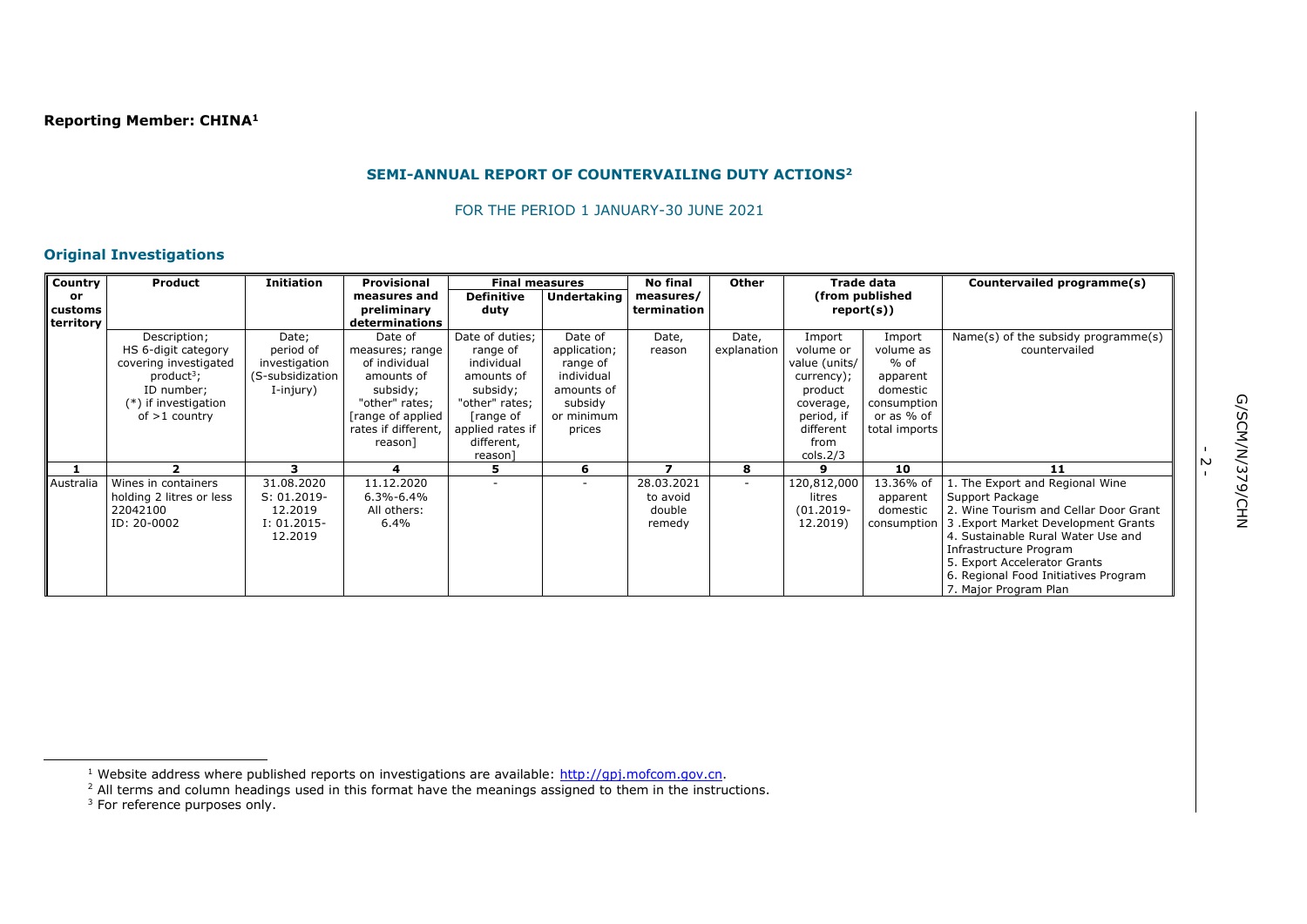| 1             | $\overline{2}$      | 3              | 4 | 5 | 6              | $\overline{\mathbf{z}}$ | 8                        | 9            | 10        | $\overline{11}$                                                         |                   |              |
|---------------|---------------------|----------------|---|---|----------------|-------------------------|--------------------------|--------------|-----------|-------------------------------------------------------------------------|-------------------|--------------|
| United        | Polyphenylene ether | 14.08.2020     |   |   | $\overline{a}$ | $\overline{a}$          | $\overline{\phantom{a}}$ | 21,848 tons  | 15.18% of | 1. Upstream Subsidies                                                   |                   |              |
| <b>States</b> | 39072090            | $S: 01.2019 -$ |   |   |                |                         |                          | $(01.2019 -$ | apparent  | 1.1 Federal Government - Energy Policy                                  |                   |              |
|               | ID: 20-0001         | 12.2019        |   |   |                |                         |                          | 12.2019)     | domestic  | Act of 2005 - Research and                                              |                   |              |
|               |                     | I: 01.2017-    |   |   |                |                         |                          |              |           | consumption   Development Program on Oil and Gas                        |                   |              |
|               |                     | 12.2019        |   |   |                |                         |                          |              |           | 1.2 Federal Government - Energy Policy                                  |                   |              |
|               |                     |                |   |   |                |                         |                          |              |           | Act of 2005 - Production Incentives - Oil                               |                   |              |
|               |                     |                |   |   |                |                         |                          |              |           | and gas Wells                                                           |                   |              |
|               |                     |                |   |   |                |                         |                          |              |           | 1.3 Federal Government - Innovative                                     |                   |              |
|               |                     |                |   |   |                |                         |                          |              |           | Technology Loan Guarantee Program                                       |                   |              |
|               |                     |                |   |   |                |                         |                          |              |           | 1.4 Federal Government - Expensing                                      |                   |              |
|               |                     |                |   |   |                |                         |                          |              |           | Exploration and Development Costs for                                   |                   |              |
|               |                     |                |   |   |                |                         |                          |              |           | Oil, Gas and other Fuels                                                |                   |              |
|               |                     |                |   |   |                |                         |                          |              |           | 1.5 Federal Government - Excess of                                      |                   |              |
|               |                     |                |   |   |                |                         |                          |              |           | percentage over Cost Depletion for Oil,                                 |                   |              |
|               |                     |                |   |   |                |                         |                          |              |           | Gas and Other Fuels                                                     |                   |              |
|               |                     |                |   |   |                |                         |                          |              |           | 1.6 Federal Government - Fossil Energy                                  |                   |              |
|               |                     |                |   |   |                |                         |                          |              |           | Research and Development                                                |                   |              |
|               |                     |                |   |   |                |                         |                          |              |           | 1.7 Federal Government - Expensing of                                   |                   |              |
|               |                     |                |   |   |                |                         |                          |              |           | <b>Intangible Drilling Costs</b>                                        |                   |              |
|               |                     |                |   |   |                |                         |                          |              |           | 1.8 Federal Government - Percentage                                     |                   |              |
|               |                     |                |   |   |                |                         |                          |              |           | Depletion for Oil and Natural Gas Wells                                 |                   |              |
|               |                     |                |   |   |                |                         |                          |              |           | 1.9 Federal Government - Two Year                                       |                   |              |
|               |                     |                |   |   |                |                         |                          |              |           | Amortization Period for Geological &                                    |                   |              |
|               |                     |                |   |   |                |                         |                          |              |           | Geophysical Expenditures                                                |                   |              |
|               |                     |                |   |   |                |                         |                          |              |           | 1.10 Federal Government - Percentage                                    |                   |              |
|               |                     |                |   |   |                |                         |                          |              |           | Depletion for Hard Mineral Fossil Fuels                                 | ω<br>$\mathbf{L}$ |              |
|               |                     |                |   |   |                |                         |                          |              |           | 1.11 Federal Government - Expensing                                     |                   | 3/SCM/M/379/ |
|               |                     |                |   |   |                |                         |                          |              |           | of Exploration and Development Costs                                    |                   |              |
|               |                     |                |   |   |                |                         |                          |              |           | for Hard Mineral Fuels                                                  |                   |              |
|               |                     |                |   |   |                |                         |                          |              |           | 1.12 Federal Government - Deduction                                     |                   | CHN<br>NH    |
|               |                     |                |   |   |                |                         |                          |              |           | for Tertiary Injectants                                                 |                   |              |
|               |                     |                |   |   |                |                         |                          |              |           | 1.13 Federal Government - Exception to                                  |                   |              |
|               |                     |                |   |   |                |                         |                          |              |           | Passive Loss Limitation for Working<br>Interests in Oil and Natural Gas |                   |              |
|               |                     |                |   |   |                |                         |                          |              |           | Properties                                                              |                   |              |
|               |                     |                |   |   |                |                         |                          |              |           | 1.14 Federal Government - Enhanced                                      |                   |              |
|               |                     |                |   |   |                |                         |                          |              |           | Oil Recovery Credit                                                     |                   |              |
|               |                     |                |   |   |                |                         |                          |              |           | 1.15 Federal Government - Marginal                                      |                   |              |
|               |                     |                |   |   |                |                         |                          |              |           | <b>Wells Credit</b>                                                     |                   |              |
|               |                     |                |   |   |                |                         |                          |              |           | 1.16 Federal Government - Corporate                                     |                   |              |
|               |                     |                |   |   |                |                         |                          |              |           | Income Tax Exemption for Fossil Fuel                                    |                   |              |
|               |                     |                |   |   |                |                         |                          |              |           | Publicly Traded Partnerships                                            |                   |              |
|               |                     |                |   |   |                |                         |                          |              |           | 1.17 Federal Government - Natural gas                                   |                   |              |
|               |                     |                |   |   |                |                         |                          |              |           | distribution pipe lines treated as                                      |                   |              |
|               |                     |                |   |   |                |                         |                          |              |           | 15-year property                                                        |                   |              |
|               |                     |                |   |   |                |                         |                          |              |           | 1.18 Federal Government - Temporary                                     |                   |              |
|               |                     |                |   |   |                |                         |                          |              |           | 50% expensing for equipment used in                                     |                   |              |
|               |                     |                |   |   |                |                         |                          |              |           | the refining of liquid fuels                                            |                   |              |
|               |                     |                |   |   |                |                         |                          |              |           | 1.19 Texas - Shale Gas Production Tax                                   |                   |              |
|               |                     |                |   |   |                |                         |                          |              |           | Relief                                                                  |                   |              |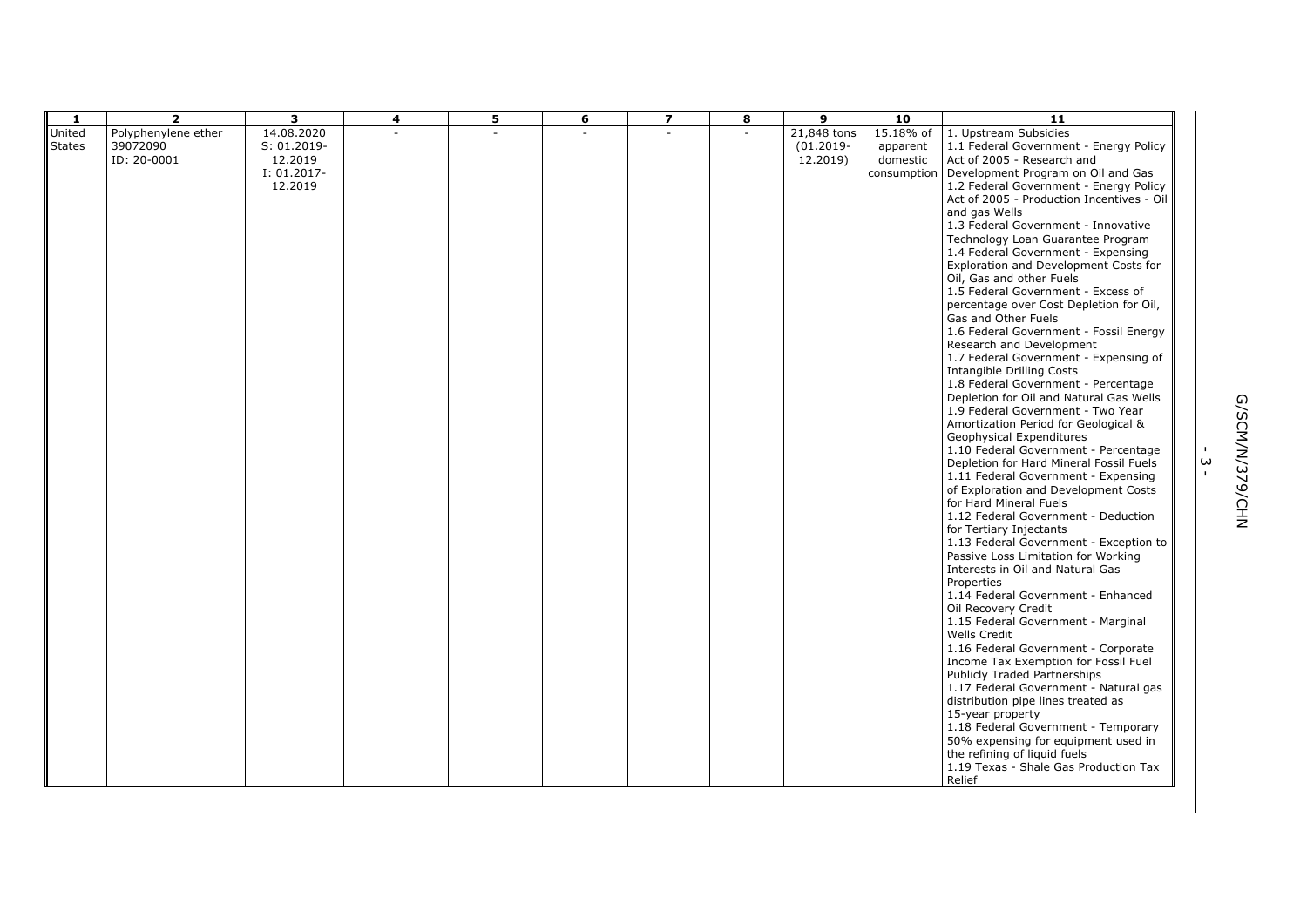| -1            | $\overline{\mathbf{2}}$ | 3 | 4 | 5 | 6 | $\overline{\mathbf{z}}$ | 8 | 9 | 10 | $\overline{11}$                               |              |                 |
|---------------|-------------------------|---|---|---|---|-------------------------|---|---|----|-----------------------------------------------|--------------|-----------------|
| United        |                         |   |   |   |   |                         |   |   |    | 1.20 Alaska - Cook Inlet Platform             |              |                 |
| <b>States</b> |                         |   |   |   |   |                         |   |   |    | Royalty Relief                                |              |                 |
| (Cont'd)      |                         |   |   |   |   |                         |   |   |    | 1.21 Alaska - Small Cook Inlet                |              |                 |
|               |                         |   |   |   |   |                         |   |   |    | Discoveries Royalty Relief                    |              |                 |
|               |                         |   |   |   |   |                         |   |   |    | 1.22 Alaska - Royalty Modification for        |              |                 |
|               |                         |   |   |   |   |                         |   |   |    | Ooguruk Unit                                  |              |                 |
|               |                         |   |   |   |   |                         |   |   |    | 1.23 Alaska - Taxable Per Barrel Credit       |              |                 |
|               |                         |   |   |   |   |                         |   |   |    | 1.24 Alaska - Gas Storage Facility            |              |                 |
|               |                         |   |   |   |   |                         |   |   |    | Credit                                        |              |                 |
|               |                         |   |   |   |   |                         |   |   |    | 1.25 Alaska - LNG Storage Facility            |              |                 |
|               |                         |   |   |   |   |                         |   |   |    | Credit                                        |              |                 |
|               |                         |   |   |   |   |                         |   |   |    | 1.26 Alaska - Gas Exploration and             |              |                 |
|               |                         |   |   |   |   |                         |   |   |    | Development Credit                            |              |                 |
|               |                         |   |   |   |   |                         |   |   |    | 1.27 Alaska - Gross Value Reduction           |              |                 |
|               |                         |   |   |   |   |                         |   |   |    | 1.28 Alaska - Oil and Gas Industry            |              |                 |
|               |                         |   |   |   |   |                         |   |   |    | Service Expenditures Credit                   |              |                 |
|               |                         |   |   |   |   |                         |   |   |    | 1.29 Alaska - Property-Tax Exemption          |              |                 |
|               |                         |   |   |   |   |                         |   |   |    | for Intangible Drilling Expenses              |              |                 |
|               |                         |   |   |   |   |                         |   |   |    | 1.30 Alaska - In-State Refinery Tax           |              |                 |
|               |                         |   |   |   |   |                         |   |   |    | Credit                                        |              |                 |
|               |                         |   |   |   |   |                         |   |   |    | 1.31 Alaska - Qualified Capital               |              |                 |
|               |                         |   |   |   |   |                         |   |   |    | <b>Expenditure Credit</b>                     |              |                 |
|               |                         |   |   |   |   |                         |   |   |    | 1.32 Alaska - Development Credit for          |              |                 |
|               |                         |   |   |   |   |                         |   |   |    | Small Producers and New Areas                 |              |                 |
|               |                         |   |   |   |   |                         |   |   |    | 1.33 Alaska - Alternative Credit for          |              |                 |
|               |                         |   |   |   |   |                         |   |   |    | Exploration                                   | 4            |                 |
|               |                         |   |   |   |   |                         |   |   |    | 1.34 California - Percentage Depletion        | $\mathbf{I}$ |                 |
|               |                         |   |   |   |   |                         |   |   |    | of Mineral and Other Resources                |              |                 |
|               |                         |   |   |   |   |                         |   |   |    | 1.35 Colorado - Severance-Tax                 |              |                 |
|               |                         |   |   |   |   |                         |   |   |    | Exemption for Stripper Wells                  |              | G/SCM/N/379/CHN |
|               |                         |   |   |   |   |                         |   |   |    | 1.36 Colorado - Severance-Tax Oil and         |              |                 |
|               |                         |   |   |   |   |                         |   |   |    | Gas Ad Valorem Credit                         |              |                 |
|               |                         |   |   |   |   |                         |   |   |    | 1.37 Colorado - Impact Assistance Credit      |              |                 |
|               |                         |   |   |   |   |                         |   |   |    | 1.38 Colorado - Severance-Tax                 |              |                 |
|               |                         |   |   |   |   |                         |   |   |    | Reductions for Low-Volume Wells               |              |                 |
|               |                         |   |   |   |   |                         |   |   |    | 1.39 Colorado - Severance-Tax                 |              |                 |
|               |                         |   |   |   |   |                         |   |   |    | Reductions for New Oil-Shale Facilities       |              |                 |
|               |                         |   |   |   |   |                         |   |   |    | 1.40 Colorado -Severance-Tax                  |              |                 |
|               |                         |   |   |   |   |                         |   |   |    | Exemption for Low-Volume Oil-Shale            |              |                 |
|               |                         |   |   |   |   |                         |   |   |    | Production                                    |              |                 |
|               |                         |   |   |   |   |                         |   |   |    | 1.41 Colorado -Occupational-Privilege-        |              |                 |
|               |                         |   |   |   |   |                         |   |   |    | Tax Exemption for Oil and Gas Workers         |              |                 |
|               |                         |   |   |   |   |                         |   |   |    | 1.42 Colorado -Reduced Value for              |              |                 |
|               |                         |   |   |   |   |                         |   |   |    | Certain Mineral Properties                    |              |                 |
|               |                         |   |   |   |   |                         |   |   |    | 1.43 Louisiana - Sales-Tax Exemption          |              |                 |
|               |                         |   |   |   |   |                         |   |   |    | for CO <sub>2</sub> Used in Tertiary Recovery |              |                 |
|               |                         |   |   |   |   |                         |   |   |    | 1.44 Louisiana - Sales-Tax Exclusion for      |              |                 |
|               |                         |   |   |   |   |                         |   |   |    | Installation of Board Roads in Oil-fields     |              |                 |
|               |                         |   |   |   |   |                         |   |   |    | 1.45 Louisiana - Sales-Tax Exclusion on       |              |                 |
|               |                         |   |   |   |   |                         |   |   |    | <b>Drilling Rigs</b>                          |              |                 |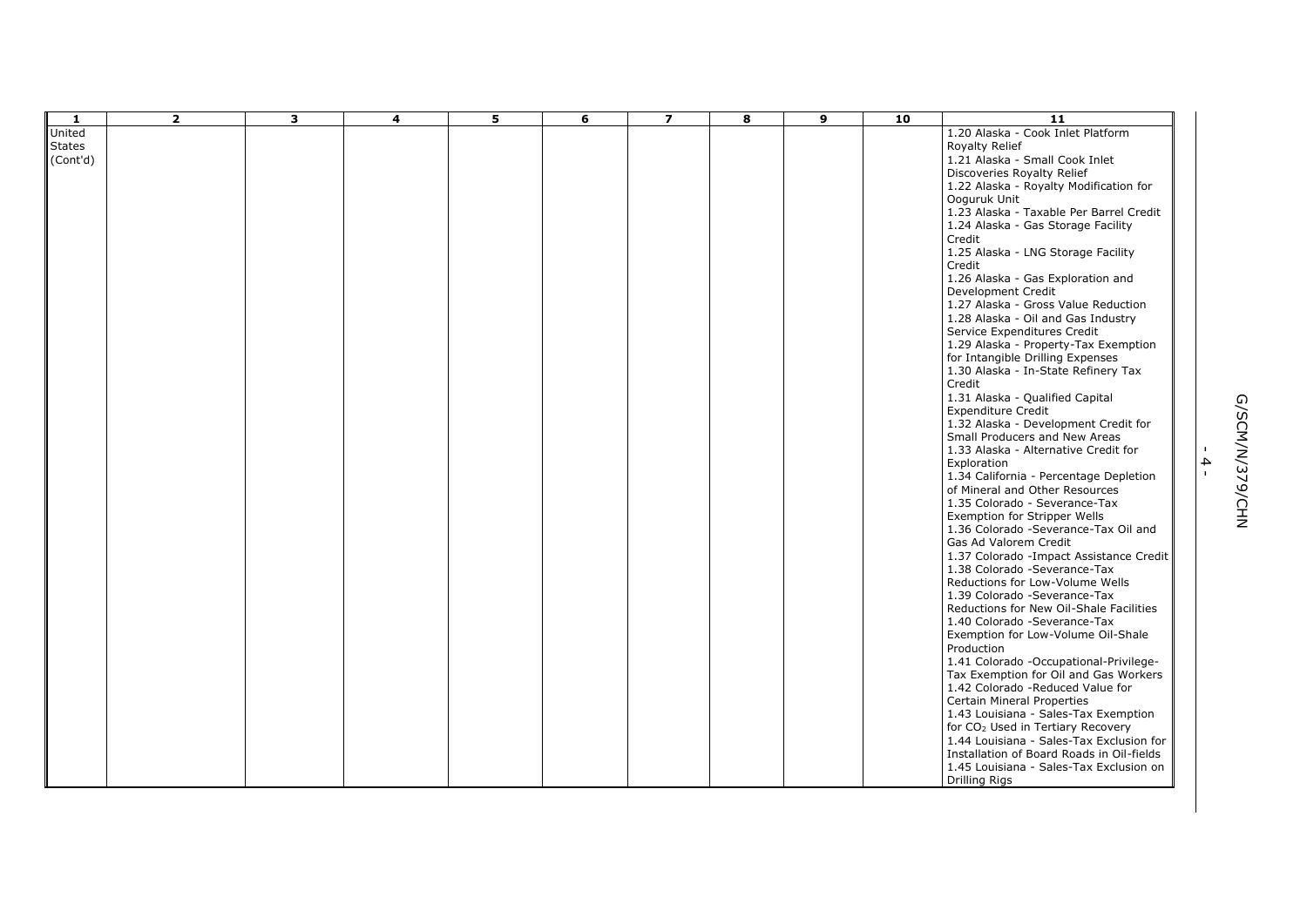| $\mathbf{1}$  | $\overline{2}$ | $\overline{\mathbf{3}}$ | 4 | 5 | 6 | $\overline{z}$ | 8 | 9 | 10 | $\overline{11}$                                                        |              |                 |
|---------------|----------------|-------------------------|---|---|---|----------------|---|---|----|------------------------------------------------------------------------|--------------|-----------------|
| United        |                |                         |   |   |   |                |   |   |    | 1.46 Louisiana - Sales-Tax Exemption                                   |              |                 |
| <b>States</b> |                |                         |   |   |   |                |   |   |    | for Repairs and Materials Used on                                      |              |                 |
| (Cont'd)      |                |                         |   |   |   |                |   |   |    | <b>Drilling Rigs</b>                                                   |              |                 |
|               |                |                         |   |   |   |                |   |   |    | 1.47 Louisiana - Excess of Percentage                                  |              |                 |
|               |                |                         |   |   |   |                |   |   |    | over Cost Depletion                                                    |              |                 |
|               |                |                         |   |   |   |                |   |   |    | 1.48 Louisiana - Natural Gas Severance                                 |              |                 |
|               |                |                         |   |   |   |                |   |   |    | Tax Suspension for Horizontal Wells                                    |              |                 |
|               |                |                         |   |   |   |                |   |   |    | 1.49 Louisiana - Natural Gas Severance                                 |              |                 |
|               |                |                         |   |   |   |                |   |   |    | Tax Suspension for Inactive Wells                                      |              |                 |
|               |                |                         |   |   |   |                |   |   |    | 1.50 Louisiana - Natural Gas Severance                                 |              |                 |
|               |                |                         |   |   |   |                |   |   |    | Tax Suspension for Deep Wells                                          |              |                 |
|               |                |                         |   |   |   |                |   |   |    | 1.51 Louisiana - Natural Gas Severance                                 |              |                 |
|               |                |                         |   |   |   |                |   |   |    | Tax Suspension for New Discovery Wells                                 |              |                 |
|               |                |                         |   |   |   |                |   |   |    | 1.52 Louisiana - Reduced Severance                                     |              |                 |
|               |                |                         |   |   |   |                |   |   |    | Tax on Incapable Oil Well Gas                                          |              |                 |
|               |                |                         |   |   |   |                |   |   |    | 1.53 Louisiana - Reduced Severance                                     |              |                 |
|               |                |                         |   |   |   |                |   |   |    | Tax on Incapable Gas Well Gas                                          |              |                 |
|               |                |                         |   |   |   |                |   |   |    | 1.54 Louisiana - Oil Deduction                                         |              |                 |
|               |                |                         |   |   |   |                |   |   |    | Severance Tax on Transportation Fees<br>1.55 Louisiana - Severance Tax |              |                 |
|               |                |                         |   |   |   |                |   |   |    | Suspension on Oil from Horizontal Wells                                |              |                 |
|               |                |                         |   |   |   |                |   |   |    | 1.56 Louisiana - Severance Tax                                         |              |                 |
|               |                |                         |   |   |   |                |   |   |    | Suspension on Oil from Inactive Wells                                  |              |                 |
|               |                |                         |   |   |   |                |   |   |    | 1.57 Louisiana - Severance Tax                                         |              |                 |
|               |                |                         |   |   |   |                |   |   |    | Suspension on Oil from Deep Wells                                      |              |                 |
|               |                |                         |   |   |   |                |   |   |    | 1.58 Louisiana - Severance Tax                                         | UП           |                 |
|               |                |                         |   |   |   |                |   |   |    | Suspension on Oil from New Discovery                                   | $\mathbf{I}$ |                 |
|               |                |                         |   |   |   |                |   |   |    | Wells                                                                  |              |                 |
|               |                |                         |   |   |   |                |   |   |    | 1.59 Louisiana - Severance Tax                                         |              | G/SCM/N/379/CHN |
|               |                |                         |   |   |   |                |   |   |    | Suspension on Oil from Tertiary                                        |              |                 |
|               |                |                         |   |   |   |                |   |   |    | Recovery                                                               |              |                 |
|               |                |                         |   |   |   |                |   |   |    | 1.60 Louisiana - Reduced Severance                                     |              |                 |
|               |                |                         |   |   |   |                |   |   |    | Tax Rate on Incapable Oil Wells                                        |              |                 |
|               |                |                         |   |   |   |                |   |   |    | 1.61 Louisiana - Reduced Severance                                     |              |                 |
|               |                |                         |   |   |   |                |   |   |    | Tax Rate on Oil from Stripper Wells                                    |              |                 |
|               |                |                         |   |   |   |                |   |   |    | 1.62 Louisiana - Severance Tax                                         |              |                 |
|               |                |                         |   |   |   |                |   |   |    | Exclusion on Flared or Vented Natural                                  |              |                 |
|               |                |                         |   |   |   |                |   |   |    | Gas                                                                    |              |                 |
|               |                |                         |   |   |   |                |   |   |    | 1.63 Louisiana - Severance Tax                                         |              |                 |
|               |                |                         |   |   |   |                |   |   |    | Exclusion for Natural Gas Used in Field                                |              |                 |
|               |                |                         |   |   |   |                |   |   |    | Operations                                                             |              |                 |
|               |                |                         |   |   |   |                |   |   |    | 1.64 Louisiana - Severance Tax<br>Exclusion for Carbon Black Producers |              |                 |
|               |                |                         |   |   |   |                |   |   |    | 1.65 North Dakota - Gas Gross                                          |              |                 |
|               |                |                         |   |   |   |                |   |   |    | Production Tax Exemptions + Oil                                        |              |                 |
|               |                |                         |   |   |   |                |   |   |    | <b>Extraction Tax Exemptions</b>                                       |              |                 |
|               |                |                         |   |   |   |                |   |   |    | 1.66 North Dakota - Reduced Tax Rate                                   |              |                 |
|               |                |                         |   |   |   |                |   |   |    | for Certain Wells Outside the Bakken                                   |              |                 |
|               |                |                         |   |   |   |                |   |   |    | and Three Forks Region                                                 |              |                 |
|               |                |                         |   |   |   |                |   |   |    | 1.67 North Dakota - Sales tax                                          |              |                 |
|               |                |                         |   |   |   |                |   |   |    | exemption for oil                                                      |              |                 |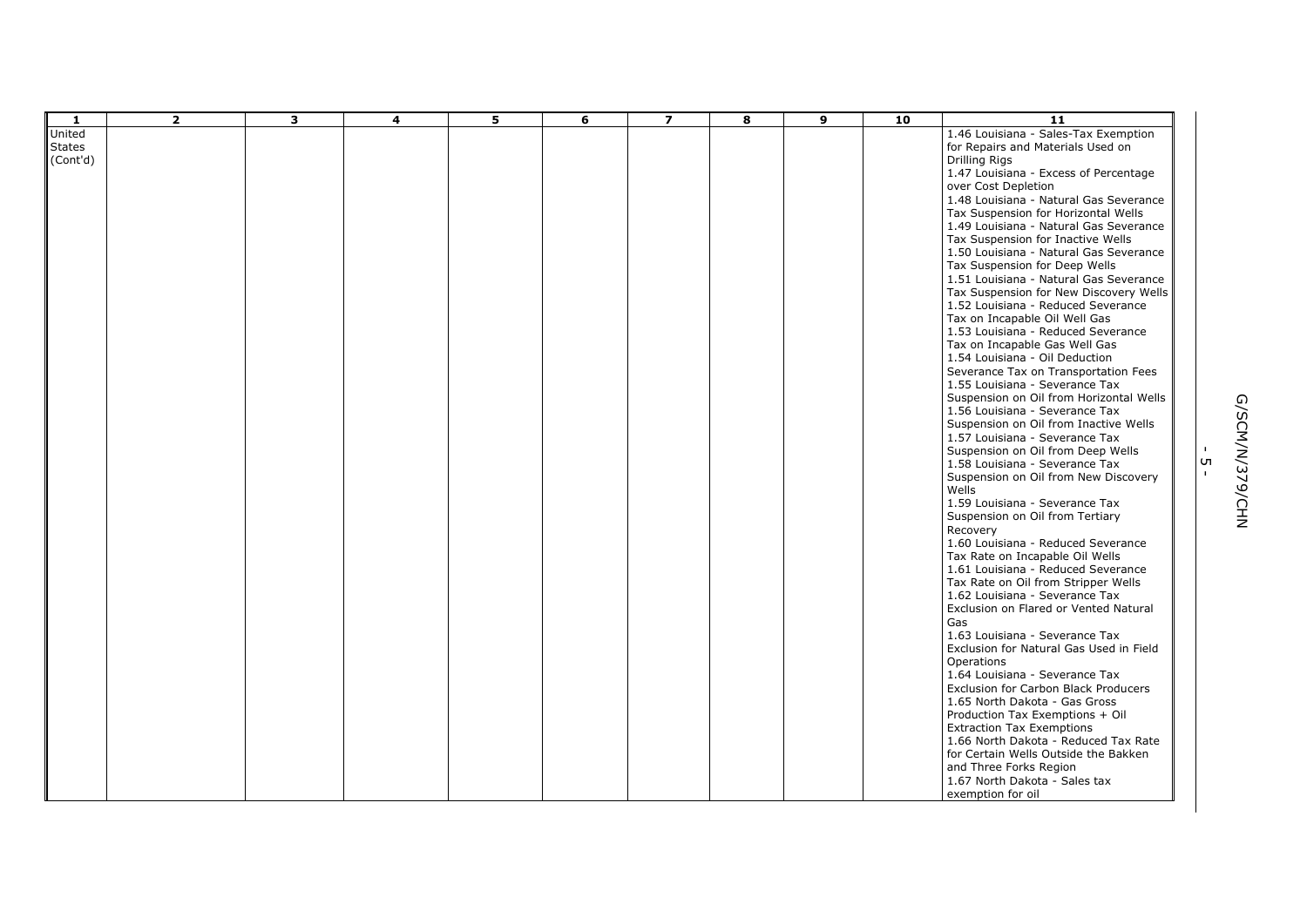| $\mathbf{1}$  | $\overline{2}$ | 3 | $\overline{\mathbf{4}}$ | 5 | 6 | $\overline{z}$ | 8 | 9 | 10 | $\overline{11}$                                                           |              |                 |
|---------------|----------------|---|-------------------------|---|---|----------------|---|---|----|---------------------------------------------------------------------------|--------------|-----------------|
| United        |                |   |                         |   |   |                |   |   |    | 1.68 North Dakota - Sales tax                                             |              |                 |
| <b>States</b> |                |   |                         |   |   |                |   |   |    | exemption for CO <sub>2</sub> used for enhance oil                        |              |                 |
| (Cont'd)      |                |   |                         |   |   |                |   |   |    | recovery                                                                  |              |                 |
|               |                |   |                         |   |   |                |   |   |    | 1.69 North Dakota - Sales tax                                             |              |                 |
|               |                |   |                         |   |   |                |   |   |    | exemption for natural gas                                                 |              |                 |
|               |                |   |                         |   |   |                |   |   |    | 1.70 Oklahoma - Gross Production Tax                                      |              |                 |
|               |                |   |                         |   |   |                |   |   |    | Rebate for 3D Seismic Wells                                               |              |                 |
|               |                |   |                         |   |   |                |   |   |    | 1.71 Oklahoma - Gross Production Tax                                      |              |                 |
|               |                |   |                         |   |   |                |   |   |    | Rebate for Economically At Risk Wells                                     |              |                 |
|               |                |   |                         |   |   |                |   |   |    | 1.72 Oklahoma - Gross Production Tax                                      |              |                 |
|               |                |   |                         |   |   |                |   |   |    | Exemption for O&G Owned by                                                |              |                 |
|               |                |   |                         |   |   |                |   |   |    | Government                                                                |              |                 |
|               |                |   |                         |   |   |                |   |   |    | 1.73 Oklahoma - Gas Marketing                                             |              |                 |
|               |                |   |                         |   |   |                |   |   |    | Deduction Against Gross Production Tax                                    |              |                 |
|               |                |   |                         |   |   |                |   |   |    | 1.74 Oklahoma - Sales Tax Exemption                                       |              |                 |
|               |                |   |                         |   |   |                |   |   |    | for Electricity Used in Enhanced Oil                                      |              |                 |
|               |                |   |                         |   |   |                |   |   |    | Recovery                                                                  |              |                 |
|               |                |   |                         |   |   |                |   |   |    | 1.75 Oklahoma - Cost of Complying                                         |              |                 |
|               |                |   |                         |   |   |                |   |   |    | with Sulphur Regulations                                                  |              |                 |
|               |                |   |                         |   |   |                |   |   |    | 1.76 Oklahoma - Full Expensing of<br>Capital Investments in Qualified New |              |                 |
|               |                |   |                         |   |   |                |   |   |    | Refinery Capacity                                                         |              |                 |
|               |                |   |                         |   |   |                |   |   |    | 1.77 Oklahoma - Gross Production and                                      |              |                 |
|               |                |   |                         |   |   |                |   |   |    | Excise Tax Credits, Small Business and                                    |              | G/SCM/N/379/CHN |
|               |                |   |                         |   |   |                |   |   |    | Rural Small Business Capital Companies                                    | $\mathbf{I}$ |                 |
|               |                |   |                         |   |   |                |   |   |    | 1.78 Oklahoma - Excess of Percentage                                      | $\sigma$     |                 |
|               |                |   |                         |   |   |                |   |   |    | over Cost Depletion                                                       | $\mathbf{L}$ |                 |
|               |                |   |                         |   |   |                |   |   |    | 1.79 Oklahoma - Enhanced Oil Recovery                                     |              |                 |
|               |                |   |                         |   |   |                |   |   |    | Deduction                                                                 |              |                 |
|               |                |   |                         |   |   |                |   |   |    | 1.80 Oklahoma - Gross Production Tax                                      |              |                 |
|               |                |   |                         |   |   |                |   |   |    | Rebate for Horizontally Drilled Wells                                     |              |                 |
|               |                |   |                         |   |   |                |   |   |    | 1.81 Oklahoma - Gross Production Tax                                      |              |                 |
|               |                |   |                         |   |   |                |   |   |    | Rebate for Re-established Production                                      |              |                 |
|               |                |   |                         |   |   |                |   |   |    | 1.82 Oklahoma - Gross Production Tax                                      |              |                 |
|               |                |   |                         |   |   |                |   |   |    | Rebate for Production Enhancement                                         |              |                 |
|               |                |   |                         |   |   |                |   |   |    | 1.83 Oklahoma - Gross Production Tax                                      |              |                 |
|               |                |   |                         |   |   |                |   |   |    | Rebate for Deep and Ultra Deep Wells                                      |              |                 |
|               |                |   |                         |   |   |                |   |   |    | 1.84 Oklahoma - Gross Production Tax                                      |              |                 |
|               |                |   |                         |   |   |                |   |   |    | Rebate for New Discovery Wells                                            |              |                 |
|               |                |   |                         |   |   |                |   |   |    | 1.85 Pennsylvania - Realty-Transfer Tax                                   |              |                 |
|               |                |   |                         |   |   |                |   |   |    | <b>Exemption for Resource Leases</b>                                      |              |                 |
|               |                |   |                         |   |   |                |   |   |    | 1.86 Texas - Sales Tax Exemption for                                      |              |                 |
|               |                |   |                         |   |   |                |   |   |    | Oil & Gas Equipment                                                       |              |                 |
|               |                |   |                         |   |   |                |   |   |    | 1.87 Texas - Severance Tax Exemptions                                     |              |                 |
|               |                |   |                         |   |   |                |   |   |    | for Crude Oil and Natural Gas                                             |              |                 |
|               |                |   |                         |   |   |                |   |   |    | 1.88 West Virginia - Exclusion of Low                                     |              |                 |
|               |                |   |                         |   |   |                |   |   |    | Volume Oil & Gas Wells                                                    |              |                 |
|               |                |   |                         |   |   |                |   |   |    | 1.89 West Virginia - Coalbed Methane                                      |              |                 |
|               |                |   |                         |   |   |                |   |   |    | Exemption                                                                 |              |                 |
|               |                |   |                         |   |   |                |   |   |    | 1.90 Wyoming - Severance-Tax                                              |              |                 |
|               |                |   |                         |   |   |                |   |   |    | Reduction for Stripper Wells                                              |              |                 |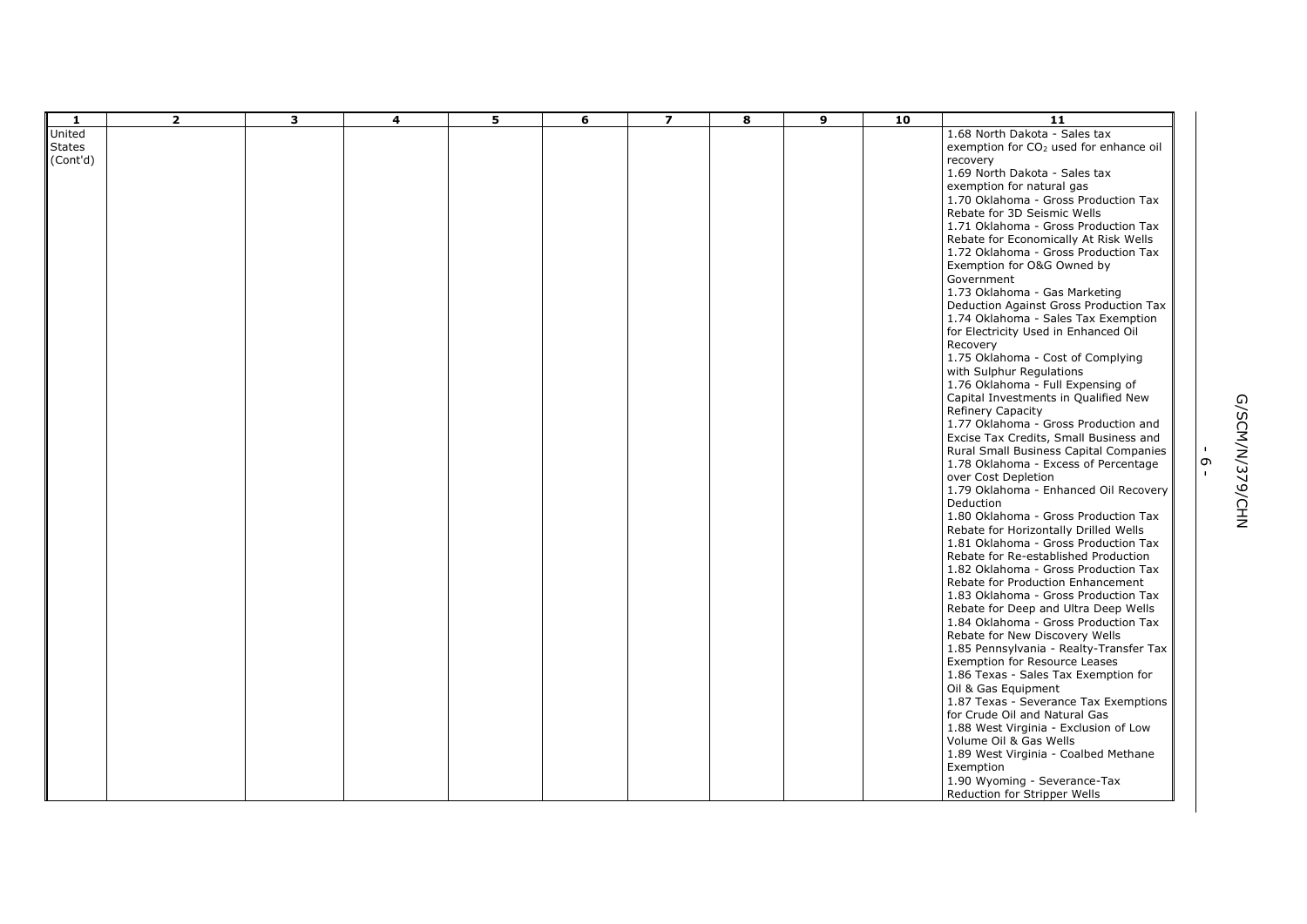| over wells         |  |
|--------------------|--|
| verance-Tax        |  |
| /ells              |  |
| verance-Tax        |  |
| d Natural Gas      |  |
| es-Tax Exemption   |  |
| lling Rigs         |  |
| es-Tax Exemption   |  |
| vices              |  |
| es-Tax Exemption   |  |
| iary Production    |  |
| verance-Tax Credit |  |
| iects              |  |
| acramento          |  |
| gram               |  |
| A Enterprise Zone  |  |
|                    |  |
| mpire Zones        |  |
| prise Zone         |  |
| b Creation         |  |
| ive Fund           |  |
| altimore           |  |

| $\mathbf{1}$                        | $\overline{2}$ | 3 | 4 | 5 | 6 | $\overline{z}$ | 8 | 9 | 10 | 11                                                                                                                                                                                                                                                                                                                                                                                                                                                                                                                                                                                                                                                                                                                                                                                                                                                                                                                                                                                                                                                                                                                                                                                                                                                                                                                                                                                                                                                                                                                                                                             |                                          |
|-------------------------------------|----------------|---|---|---|---|----------------|---|---|----|--------------------------------------------------------------------------------------------------------------------------------------------------------------------------------------------------------------------------------------------------------------------------------------------------------------------------------------------------------------------------------------------------------------------------------------------------------------------------------------------------------------------------------------------------------------------------------------------------------------------------------------------------------------------------------------------------------------------------------------------------------------------------------------------------------------------------------------------------------------------------------------------------------------------------------------------------------------------------------------------------------------------------------------------------------------------------------------------------------------------------------------------------------------------------------------------------------------------------------------------------------------------------------------------------------------------------------------------------------------------------------------------------------------------------------------------------------------------------------------------------------------------------------------------------------------------------------|------------------------------------------|
| United<br><b>States</b><br>(Cont'd) |                |   |   |   |   |                |   |   |    | 1.91 Wyoming - Severance-Tax<br>Reduction for Tertiary Recovery<br>1.92 Wyoming - 24-Month Severance-<br>Tax Reduction<br>1.93 Wyoming - Severance-Tax<br>Reduction for Workover Wells<br>1.94 Wyoming - Severance-Tax<br>Reduction for Idle Wells<br>1.95 Wyoming - Severance-Tax<br>Exemption for Flared Natural Gas<br>1.96 Wyoming - Sales-Tax Exemption<br>for Transporting Drilling Rigs<br>1.97 Wyoming - Sales-Tax Exemption<br>for Certain Well Services<br>1.98 Wyoming - Sales-Tax Exemption<br>for CO <sub>2</sub> Used in Tertiary Production<br>1.99 Wyoming - Severance-Tax Credit<br>for Certain R&D Projects<br>1.100 California - Sacramento<br>Enterprise Zone Program<br>1.101 California - LA Enterprise Zone<br>Program<br>1.102 New York - Empire Zones<br>1.103 Texas - Enterprise Zone<br>1.104 Colorado - Job Creation<br>Performance Incentive Fund<br>1.105 Maryland - Baltimore<br>Development Corporation Business<br>Assistance Programs (Facade<br>Improvement Grant)<br>1.106 New Jersey - Business<br>Employment Incentive Program<br>1.107 Ohio - Economic Development<br>Contingency Grant<br>1.108 Oklahoma - Oklahoma City<br>Strategic Investment Program<br>1.109 Oklahoma - Quality Jobs<br><b>Incentive Payment</b><br>1.110 Pennsylvania - First-Grant<br>1.111 Tennessee - FastTrack<br>Infrastructure Development Program<br>1.112 Texas - Texas Enterprise Fund<br>1.113 Delaware - Delaware Strategic<br>Fund<br>1.114 Minnesota - Minnesota<br>Investment Fund<br>1.115 Alaska - Existing Workforce<br><b>Training Program</b> | $\overline{\phantom{0}}$<br>$\mathbf{r}$ |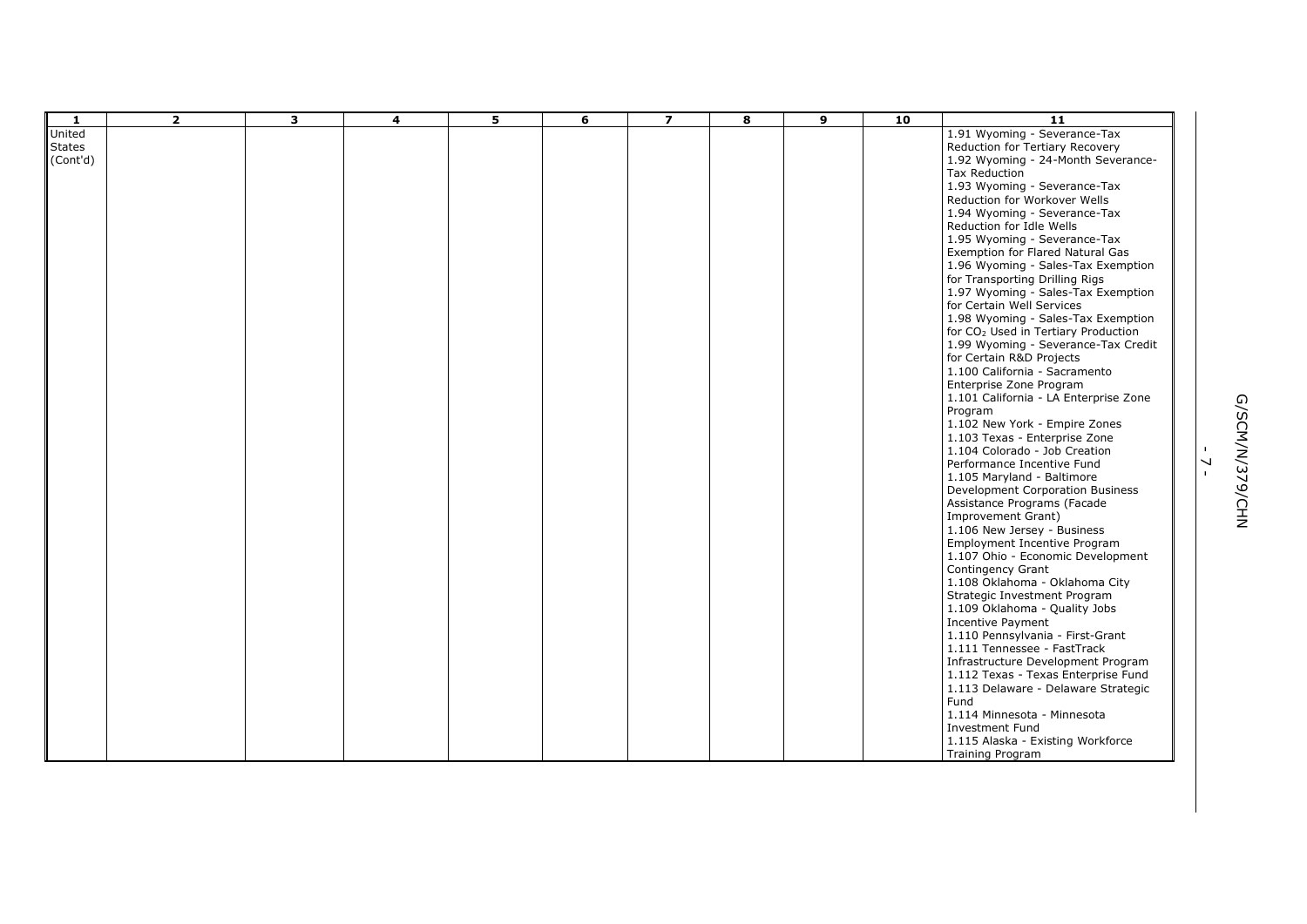| kills Enhancement                                         |  |
|-----------------------------------------------------------|--|
| <b>Skills Investment</b>                                  |  |
| <b>Training Tax Credit</b><br>- Workforce Training        |  |
| Primary Sector<br>g Grant Program<br>shire - Job Training |  |
| ustrial Training Grant<br>Workforce Job                   |  |
| kforce Development                                        |  |
| kforce Training Grant<br>imbent Workforce                 |  |
| - Training for Industry<br>- FastTrack Job<br>cе          |  |
| - Tennessee Job Skills                                    |  |

| -1            | $\overline{2}$ | 3 | 4 | 5 | 6 | $\overline{\mathbf{z}}$ | 8 | 9 | 10 | 11                                                                              |              |                 |
|---------------|----------------|---|---|---|---|-------------------------|---|---|----|---------------------------------------------------------------------------------|--------------|-----------------|
| United        |                |   |   |   |   |                         |   |   |    | 1.116 Alaska - Job Training Incentives                                          |              |                 |
| <b>States</b> |                |   |   |   |   |                         |   |   |    | 1.117 California - Employment Training                                          |              |                 |
| (Cont'd)      |                |   |   |   |   |                         |   |   |    | Panel                                                                           |              |                 |
|               |                |   |   |   |   |                         |   |   |    | 1.118 Delaware - Blue Collar Training                                           |              |                 |
|               |                |   |   |   |   |                         |   |   |    | Grant                                                                           |              |                 |
|               |                |   |   |   |   |                         |   |   |    | 1.119 Indiana - Skills Enhancement                                              |              |                 |
|               |                |   |   |   |   |                         |   |   |    | Fund                                                                            |              |                 |
|               |                |   |   |   |   |                         |   |   |    | 1.120 Kentucky - Skills Investment                                              |              |                 |
|               |                |   |   |   |   |                         |   |   |    | Credit                                                                          |              |                 |
|               |                |   |   |   |   |                         |   |   |    | 1.121 Kentucky - Training Tax Credit                                            |              |                 |
|               |                |   |   |   |   |                         |   |   |    | 1.122 Mississippi - Workforce Training                                          |              |                 |
|               |                |   |   |   |   |                         |   |   |    | Fund                                                                            |              |                 |
|               |                |   |   |   |   |                         |   |   |    | 1.123 Montana - Primary Sector                                                  |              |                 |
|               |                |   |   |   |   |                         |   |   |    | Workforce Training Grant Program                                                |              |                 |
|               |                |   |   |   |   |                         |   |   |    | 1.124 New Hampshire - Job Training                                              |              |                 |
|               |                |   |   |   |   |                         |   |   |    | Fund                                                                            |              |                 |
|               |                |   |   |   |   |                         |   |   |    | 1.125 Ohio - Industrial Training Grant                                          |              |                 |
|               |                |   |   |   |   |                         |   |   |    | 1.126 Ohio - Ohio Workforce Job                                                 |              |                 |
|               |                |   |   |   |   |                         |   |   |    | Training                                                                        |              |                 |
|               |                |   |   |   |   |                         |   |   |    | 1.127 Ohio - Workforce Development                                              |              |                 |
|               |                |   |   |   |   |                         |   |   |    | Initiatives                                                                     |              | G/SCM/N/379/CHN |
|               |                |   |   |   |   |                         |   |   |    | 1.128 Ohio - Workforce Training Grant                                           |              |                 |
|               |                |   |   |   |   |                         |   |   |    | 1.129 Ohio - Incumbent Workforce                                                |              |                 |
|               |                |   |   |   |   |                         |   |   |    | <b>Training Voucher</b>                                                         |              |                 |
|               |                |   |   |   |   |                         |   |   |    | 1.130 Oklahoma - Training for Industry                                          | $\infty$     |                 |
|               |                |   |   |   |   |                         |   |   |    | 1.131 Tennessee - FastTrack Job                                                 | $\mathbf{I}$ |                 |
|               |                |   |   |   |   |                         |   |   |    | <b>Training Assistance</b>                                                      |              |                 |
|               |                |   |   |   |   |                         |   |   |    | 1.132 Tennessee - Tennessee Job Skills<br>1.133 Texas - Skills Development Fund |              |                 |
|               |                |   |   |   |   |                         |   |   |    | 1.134 West Virginia - Governor's                                                |              |                 |
|               |                |   |   |   |   |                         |   |   |    | Guaranteed Work Force Program                                                   |              |                 |
|               |                |   |   |   |   |                         |   |   |    | 2. U.S. government providing power at                                           |              |                 |
|               |                |   |   |   |   |                         |   |   |    | low prices                                                                      |              |                 |
|               |                |   |   |   |   |                         |   |   |    | 3. U.S. government providing water at                                           |              |                 |
|               |                |   |   |   |   |                         |   |   |    | low prices                                                                      |              |                 |
|               |                |   |   |   |   |                         |   |   |    | 4. Illinois - Economic Development Tax                                          |              |                 |
|               |                |   |   |   |   |                         |   |   |    | Credit                                                                          |              |                 |
|               |                |   |   |   |   |                         |   |   |    | 5. Illinois - Enterprise Zone Program                                           |              |                 |
|               |                |   |   |   |   |                         |   |   |    | 6. Illinois - High Impact Business                                              |              |                 |
|               |                |   |   |   |   |                         |   |   |    | Program                                                                         |              |                 |
|               |                |   |   |   |   |                         |   |   |    | 7. Arkansas - Investment Incentives                                             |              |                 |
|               |                |   |   |   |   |                         |   |   |    | and Job Creation Incentives                                                     |              |                 |
|               |                |   |   |   |   |                         |   |   |    | 8. Kentucky - Kentucky Business                                                 |              |                 |
|               |                |   |   |   |   |                         |   |   |    | Investment Program, KBI                                                         |              |                 |
|               |                |   |   |   |   |                         |   |   |    | 9. Kentucky - Kentucky Enterprise                                               |              |                 |
|               |                |   |   |   |   |                         |   |   |    | Initiative Act Program, KEIA                                                    |              |                 |
|               |                |   |   |   |   |                         |   |   |    | 10. Kentucky - Kentucky Reinvestment                                            |              |                 |
|               |                |   |   |   |   |                         |   |   |    | Act Program, KRA                                                                |              |                 |
|               |                |   |   |   |   |                         |   |   |    | 11. Iowa - High Quality Jobs Program                                            |              |                 |
|               |                |   |   |   |   |                         |   |   |    | 12. North Dakota - Corporate Tax Credit                                         |              |                 |
|               |                |   |   |   |   |                         |   |   |    | For New Industry                                                                |              |                 |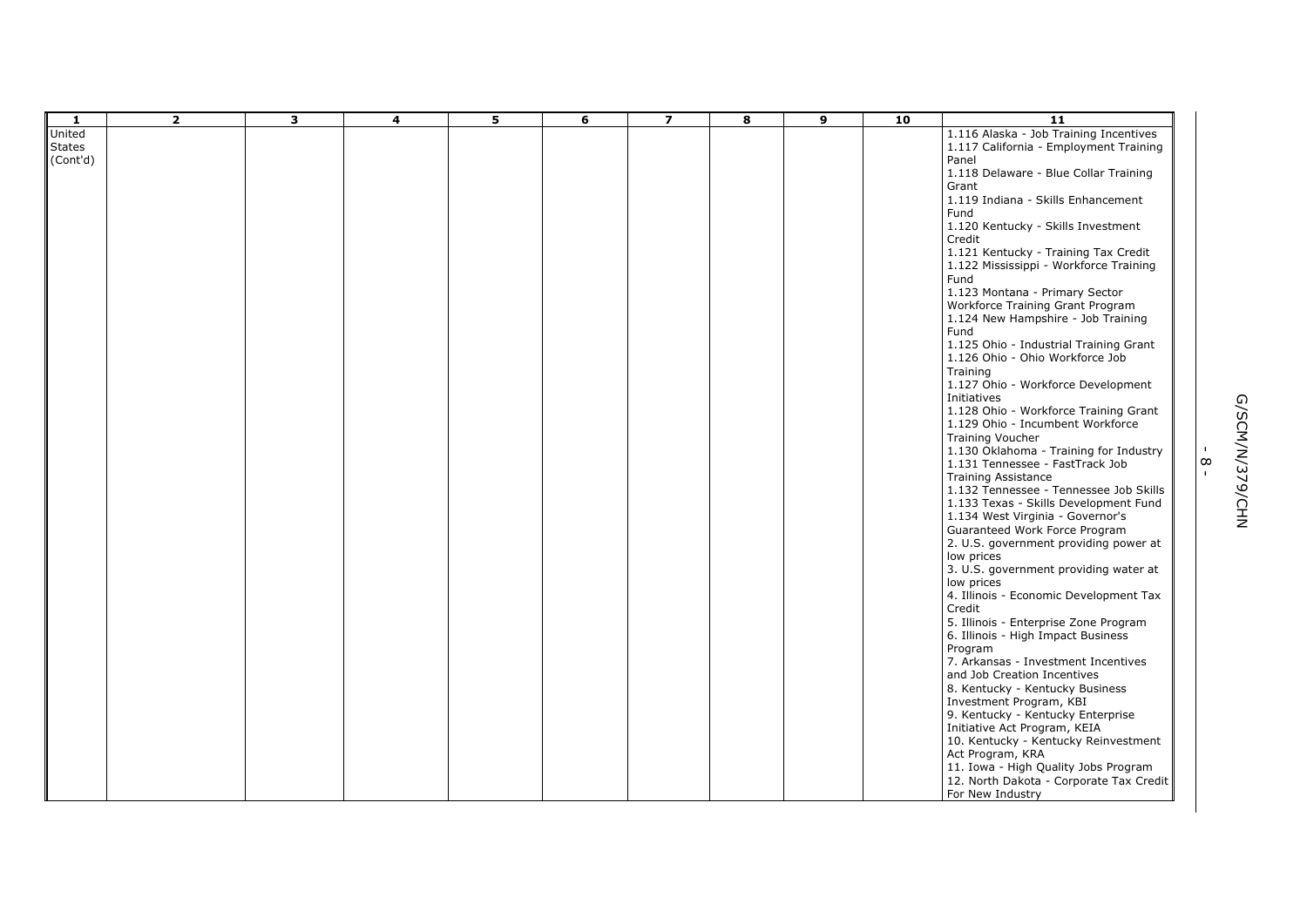| -1            | $\overline{2}$       | 3              | 4 | 5 | 6 | $\overline{z}$ | 8      | 9            | 10        | 11                                        |               |
|---------------|----------------------|----------------|---|---|---|----------------|--------|--------------|-----------|-------------------------------------------|---------------|
| United        | Certain monoalkyl    | 14.09.2020     |   |   |   |                | $\sim$ | 30,507 tons  | 18.29% of | Federal                                   |               |
| <b>States</b> | ethers of ethylene   | $S: 01.2019 -$ |   |   |   |                |        | $(01.2019 -$ | apparent  | 1. Expensing of Intangible Drilling Costs |               |
| (Cont'd)      | glycol and propylene | 12.2019        |   |   |   |                |        | 12.2019)     | domestic  | 2. Percentage Depletion for Oil and       |               |
|               |                      |                |   |   |   |                |        |              |           |                                           |               |
|               | glycol               | I: 01.2016-    |   |   |   |                |        |              |           | consumption   Natural Gas Wells           |               |
|               | 29094400, 29094990   | 12.2019        |   |   |   |                |        |              |           | 3. Two Year Amortization Period for       |               |
|               | ID: 20-0003          |                |   |   |   |                |        |              |           | Geological & Geophysical Expenditures     |               |
|               |                      |                |   |   |   |                |        |              |           | 4. Percentage Depletion for Hard          |               |
|               |                      |                |   |   |   |                |        |              |           | Mineral Fossil Fuels                      |               |
|               |                      |                |   |   |   |                |        |              |           | 5. Expensing of Exploration and           |               |
|               |                      |                |   |   |   |                |        |              |           | Development Costs for Hard Mineral        |               |
|               |                      |                |   |   |   |                |        |              |           | <b>Fuels</b>                              |               |
|               |                      |                |   |   |   |                |        |              |           | 6. Deduction for Tertiary Injectants      |               |
|               |                      |                |   |   |   |                |        |              |           | 7. Exception to Passive Loss Limitation   |               |
|               |                      |                |   |   |   |                |        |              |           | for Working Interests in Oil and Natural  |               |
|               |                      |                |   |   |   |                |        |              |           |                                           |               |
|               |                      |                |   |   |   |                |        |              |           | <b>Gas Properties</b>                     |               |
|               |                      |                |   |   |   |                |        |              |           | 8. Enhanced Oil Recovery Credit           |               |
|               |                      |                |   |   |   |                |        |              |           | 9. Marginal Wells Credit                  |               |
|               |                      |                |   |   |   |                |        |              |           | 10. Corporate Income Tax Exemption        |               |
|               |                      |                |   |   |   |                |        |              |           | for Fossil Fuel Publicly Traded           |               |
|               |                      |                |   |   |   |                |        |              |           | Partnerships                              |               |
|               |                      |                |   |   |   |                |        |              |           | 11. Natural gas distribution pipelines    |               |
|               |                      |                |   |   |   |                |        |              |           | treated as 15-year property               |               |
|               |                      |                |   |   |   |                |        |              |           | 12. Temporary 50% expensing for           |               |
|               |                      |                |   |   |   |                |        |              |           | equipment used in the refining of liquid  |               |
|               |                      |                |   |   |   |                |        |              |           | fuels                                     | G/SCM/M/3     |
|               |                      |                |   |   |   |                |        |              |           | 13. Department of Energy research and     | $\circ$       |
|               |                      |                |   |   |   |                |        |              |           | development grants                        |               |
|               |                      |                |   |   |   |                |        |              |           | 14. EXIM loans                            |               |
|               |                      |                |   |   |   |                |        |              |           | <b>States</b>                             |               |
|               |                      |                |   |   |   |                |        |              |           |                                           | <b>79/CHN</b> |
|               |                      |                |   |   |   |                |        |              |           | Alaska                                    |               |
|               |                      |                |   |   |   |                |        |              |           | 1. Cook Inlet Platform Royalty Relief     |               |
|               |                      |                |   |   |   |                |        |              |           | 2. Small Cook Inlet Discoveries Royalty   |               |
|               |                      |                |   |   |   |                |        |              |           | Relief                                    |               |
|               |                      |                |   |   |   |                |        |              |           | 3. Royalty Modification for Ooguruk Unit  |               |
|               |                      |                |   |   |   |                |        |              |           | 4. Taxable Per Barrel Credit              |               |
|               |                      |                |   |   |   |                |        |              |           | 5. Gas Storage Facility Credit            |               |
|               |                      |                |   |   |   |                |        |              |           | 6. LNG Storage Facility Credit            |               |
|               |                      |                |   |   |   |                |        |              |           | 7. Gas Exploration and Development        |               |
|               |                      |                |   |   |   |                |        |              |           | Credit                                    |               |
|               |                      |                |   |   |   |                |        |              |           | 8. Gross Value Reduction                  |               |
|               |                      |                |   |   |   |                |        |              |           | 9. Oil and Gas Industry Service           |               |
|               |                      |                |   |   |   |                |        |              |           | <b>Expenditures Credit</b>                |               |
|               |                      |                |   |   |   |                |        |              |           | 10. Property-Tax Exemption for            |               |
|               |                      |                |   |   |   |                |        |              |           |                                           |               |
|               |                      |                |   |   |   |                |        |              |           | Intangible Drilling Expenses              |               |
|               |                      |                |   |   |   |                |        |              |           | 11. In-State Refinery Tax Credit          |               |
|               |                      |                |   |   |   |                |        |              |           | 12. Qualified Capital Expenditure Credit  |               |
|               |                      |                |   |   |   |                |        |              |           | 13. Development Credit for Small          |               |
|               |                      |                |   |   |   |                |        |              |           | Producers and New Areas                   |               |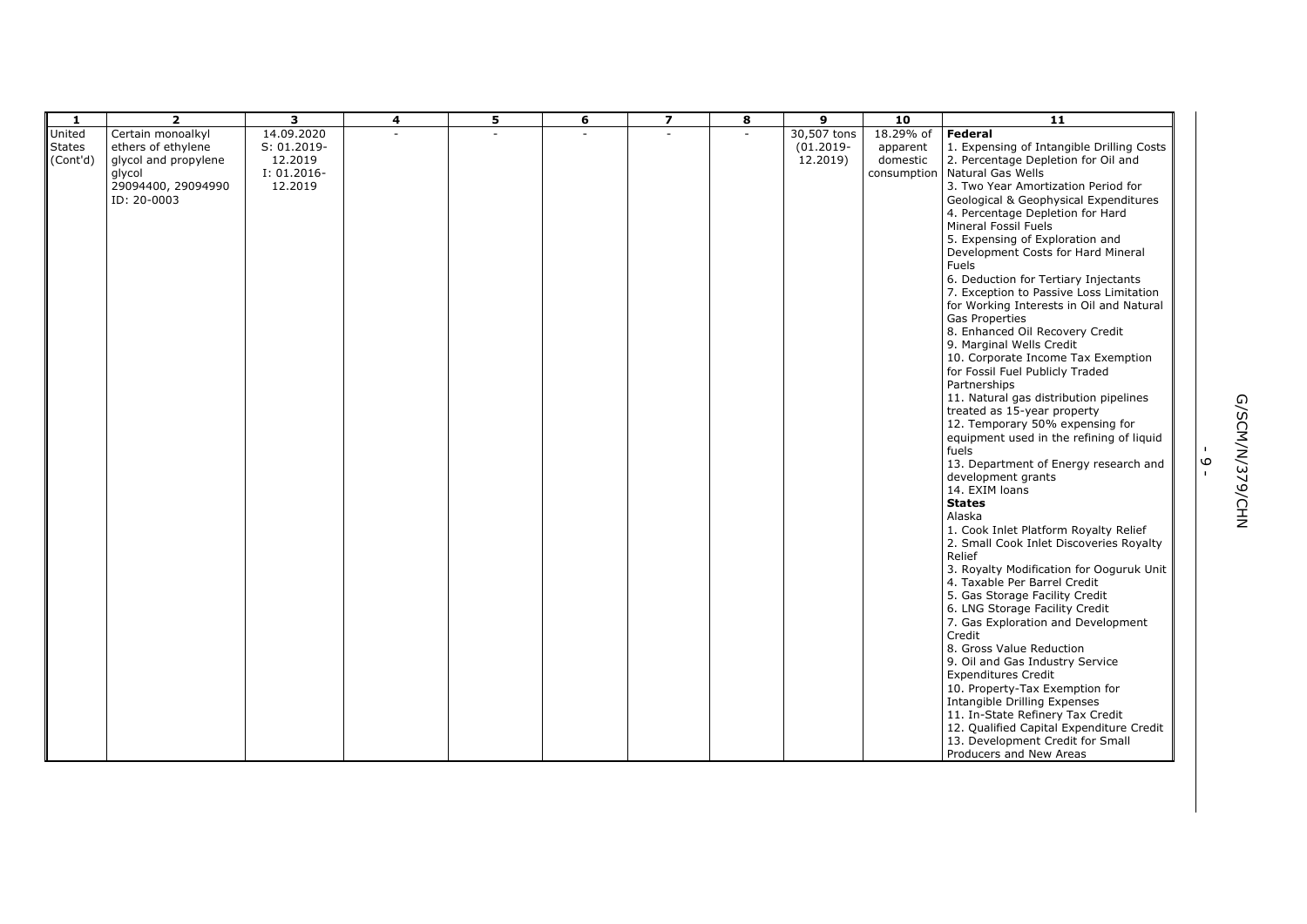| 1             | $\overline{2}$ | 3 | $\overline{\mathbf{4}}$ | 5 | 6 | $\overline{\mathbf{z}}$ | 8 | 9 | 10 | $\overline{11}$                                                     |                |                 |
|---------------|----------------|---|-------------------------|---|---|-------------------------|---|---|----|---------------------------------------------------------------------|----------------|-----------------|
| United        |                |   |                         |   |   |                         |   |   |    | 14. Alternative Credit for Exploration                              |                |                 |
| <b>States</b> |                |   |                         |   |   |                         |   |   |    | California                                                          |                |                 |
| (Cont'd)      |                |   |                         |   |   |                         |   |   |    | 15. Percentage Depletion of Mineral and                             |                |                 |
|               |                |   |                         |   |   |                         |   |   |    | Other Resources Colorado                                            |                |                 |
|               |                |   |                         |   |   |                         |   |   |    | 16. Severance-Tax Exemption for                                     |                |                 |
|               |                |   |                         |   |   |                         |   |   |    | Stripper Wells                                                      |                |                 |
|               |                |   |                         |   |   |                         |   |   |    | 17. Severance-Tax Oil and Gas Ad                                    |                |                 |
|               |                |   |                         |   |   |                         |   |   |    | Valorem Credit                                                      |                |                 |
|               |                |   |                         |   |   |                         |   |   |    | 18. Impact Assistance Credit                                        |                |                 |
|               |                |   |                         |   |   |                         |   |   |    | 19. Severance-Tax Reductions for Low-                               |                |                 |
|               |                |   |                         |   |   |                         |   |   |    | Volume Wells                                                        |                |                 |
|               |                |   |                         |   |   |                         |   |   |    | 20. Severance-Tax Reductions for New<br><b>Oil-Shale Facilities</b> |                |                 |
|               |                |   |                         |   |   |                         |   |   |    | 21. Severance-Tax Exemption for Low-                                |                |                 |
|               |                |   |                         |   |   |                         |   |   |    | Volume Oil-Shale Production                                         |                |                 |
|               |                |   |                         |   |   |                         |   |   |    | 22. Occupational-Privilege-Tax                                      |                |                 |
|               |                |   |                         |   |   |                         |   |   |    | Exemption for Oil and Gas Workers                                   |                |                 |
|               |                |   |                         |   |   |                         |   |   |    | 23. Reduced Value for Certain Mineral                               |                |                 |
|               |                |   |                         |   |   |                         |   |   |    | Properties                                                          |                |                 |
|               |                |   |                         |   |   |                         |   |   |    | Louisiana                                                           |                |                 |
|               |                |   |                         |   |   |                         |   |   |    | 24. Sales-Tax Exemption for CO <sub>2</sub> Used                    |                |                 |
|               |                |   |                         |   |   |                         |   |   |    | in Tertiary Recovery                                                |                |                 |
|               |                |   |                         |   |   |                         |   |   |    | 25. Sales-Tax Exclusion for Installation                            |                |                 |
|               |                |   |                         |   |   |                         |   |   |    | of Board Roads in Oil-fields                                        |                |                 |
|               |                |   |                         |   |   |                         |   |   |    | 26. Sales-Tax Exclusion on Drilling Rigs                            | $\mathbf{I}$   | G/SCM/N/379/CHN |
|               |                |   |                         |   |   |                         |   |   |    | 27. Sales-Tax Exemption for Repairs                                 | $\overline{0}$ |                 |
|               |                |   |                         |   |   |                         |   |   |    | and Materials Used on Drilling Rigs                                 | $\mathbf{I}$   |                 |
|               |                |   |                         |   |   |                         |   |   |    | 28. Excess of Percentage over Cost                                  |                |                 |
|               |                |   |                         |   |   |                         |   |   |    | Depletion                                                           |                |                 |
|               |                |   |                         |   |   |                         |   |   |    | 29. Natural Gas Severance Tax                                       |                |                 |
|               |                |   |                         |   |   |                         |   |   |    | Suspension for Horizontal Wells                                     |                |                 |
|               |                |   |                         |   |   |                         |   |   |    | 30. Natural Gas Severance Tax                                       |                |                 |
|               |                |   |                         |   |   |                         |   |   |    | Suspension for Inactive Wells                                       |                |                 |
|               |                |   |                         |   |   |                         |   |   |    | 31. Natural Gas Severance Tax                                       |                |                 |
|               |                |   |                         |   |   |                         |   |   |    | Suspension for Deep Wells                                           |                |                 |
|               |                |   |                         |   |   |                         |   |   |    | 32. Natural Gas Severance Tax                                       |                |                 |
|               |                |   |                         |   |   |                         |   |   |    | Suspension for New Discovery Wells                                  |                |                 |
|               |                |   |                         |   |   |                         |   |   |    | 33. Reduced Severance Tax on                                        |                |                 |
|               |                |   |                         |   |   |                         |   |   |    | Incapable Oil Well Gas                                              |                |                 |
|               |                |   |                         |   |   |                         |   |   |    | 34. Reduced Severance Tax on                                        |                |                 |
|               |                |   |                         |   |   |                         |   |   |    | Incapable Gas Well Gas                                              |                |                 |
|               |                |   |                         |   |   |                         |   |   |    | 35. Oil Deduction Severance Tax on                                  |                |                 |
|               |                |   |                         |   |   |                         |   |   |    | <b>Transportation Fees</b>                                          |                |                 |
|               |                |   |                         |   |   |                         |   |   |    | 36. Severance Tax Suspension on Oil                                 |                |                 |
|               |                |   |                         |   |   |                         |   |   |    | from Horizontal Wells                                               |                |                 |
|               |                |   |                         |   |   |                         |   |   |    | 37. Severance Tax Suspension on Oil                                 |                |                 |
|               |                |   |                         |   |   |                         |   |   |    | from Inactive Wells                                                 |                |                 |
|               |                |   |                         |   |   |                         |   |   |    | 38. Severance Tax Suspension on Oil                                 |                |                 |
|               |                |   |                         |   |   |                         |   |   |    | from Deep Wells                                                     |                |                 |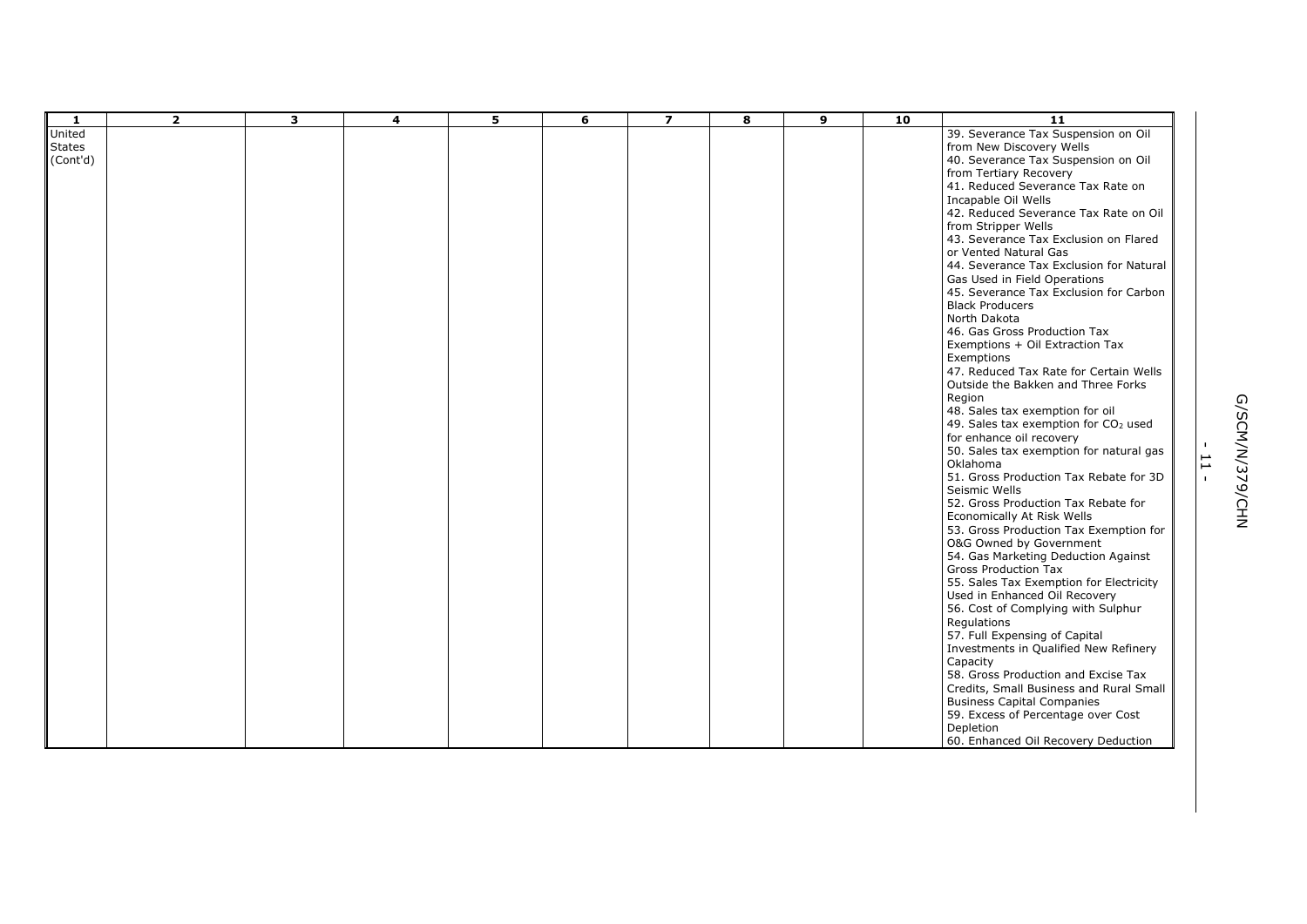| $\mathbf{1}$  | $\overline{2}$ | $\overline{\mathbf{3}}$ | $\overline{\mathbf{4}}$ | 5 | 6 | $\overline{\mathbf{z}}$ | 8 | 9 | 10 | 11                                                                   |                |                 |
|---------------|----------------|-------------------------|-------------------------|---|---|-------------------------|---|---|----|----------------------------------------------------------------------|----------------|-----------------|
| United        |                |                         |                         |   |   |                         |   |   |    | 61. Production Tax Rebate for                                        |                |                 |
| <b>States</b> |                |                         |                         |   |   |                         |   |   |    | Horizontally Drilled Wells                                           |                |                 |
| (Cont'd)      |                |                         |                         |   |   |                         |   |   |    | 62. Gross Production Tax Rebate for Re-                              |                |                 |
|               |                |                         |                         |   |   |                         |   |   |    | established Production                                               |                |                 |
|               |                |                         |                         |   |   |                         |   |   |    | 63. Gross Production Tax Rebate for                                  |                |                 |
|               |                |                         |                         |   |   |                         |   |   |    |                                                                      |                |                 |
|               |                |                         |                         |   |   |                         |   |   |    | <b>Production Enhancement</b><br>64. Gross Production Tax Rebate for |                |                 |
|               |                |                         |                         |   |   |                         |   |   |    |                                                                      |                |                 |
|               |                |                         |                         |   |   |                         |   |   |    | Deep and Ultra Deep Wells                                            |                |                 |
|               |                |                         |                         |   |   |                         |   |   |    | 65. Gross Production Tax Rebate for                                  |                |                 |
|               |                |                         |                         |   |   |                         |   |   |    | New Discovery Wells                                                  |                |                 |
|               |                |                         |                         |   |   |                         |   |   |    | Pennsylvania                                                         |                |                 |
|               |                |                         |                         |   |   |                         |   |   |    | 66. Realty-Transfer Tax Exemption for                                |                |                 |
|               |                |                         |                         |   |   |                         |   |   |    | Resource Leases                                                      |                |                 |
|               |                |                         |                         |   |   |                         |   |   |    | Texas                                                                |                |                 |
|               |                |                         |                         |   |   |                         |   |   |    | 67. Sales Tax Exemption for Oil & Gas                                |                |                 |
|               |                |                         |                         |   |   |                         |   |   |    | Equipment                                                            |                |                 |
|               |                |                         |                         |   |   |                         |   |   |    | 68. Severance Tax Exemptions for                                     |                |                 |
|               |                |                         |                         |   |   |                         |   |   |    | Crude Oil and Natural Gas                                            |                |                 |
|               |                |                         |                         |   |   |                         |   |   |    | West Virginia                                                        |                |                 |
|               |                |                         |                         |   |   |                         |   |   |    | 69. Exclusion of Low Volume Oil & Gas                                |                |                 |
|               |                |                         |                         |   |   |                         |   |   |    | Wells                                                                |                |                 |
|               |                |                         |                         |   |   |                         |   |   |    | 70. Coalbed Methane Exemption                                        |                |                 |
|               |                |                         |                         |   |   |                         |   |   |    | Wyoming                                                              |                |                 |
|               |                |                         |                         |   |   |                         |   |   |    | 71. Severance-Tax Reduction for                                      |                |                 |
|               |                |                         |                         |   |   |                         |   |   |    | <b>Stripper Wells</b>                                                |                |                 |
|               |                |                         |                         |   |   |                         |   |   |    | 72. Severance-Tax Reduction for                                      | $\overline{c}$ |                 |
|               |                |                         |                         |   |   |                         |   |   |    | <b>Tertiary Recovery</b>                                             | $\mathbf{I}$   |                 |
|               |                |                         |                         |   |   |                         |   |   |    | 73. 24-Month Severance-Tax Reduction                                 |                |                 |
|               |                |                         |                         |   |   |                         |   |   |    | 74. Severance-Tax Reduction for                                      |                | G/SCM/N/379/CHN |
|               |                |                         |                         |   |   |                         |   |   |    | Workover Wells                                                       |                |                 |
|               |                |                         |                         |   |   |                         |   |   |    | 75. Severance-Tax Reduction for Idle                                 |                |                 |
|               |                |                         |                         |   |   |                         |   |   |    | Wells                                                                |                |                 |
|               |                |                         |                         |   |   |                         |   |   |    | 76. Severance-Tax Exemption for Flared                               |                |                 |
|               |                |                         |                         |   |   |                         |   |   |    | Natural Gas                                                          |                |                 |
|               |                |                         |                         |   |   |                         |   |   |    | 77. Sales-Tax Exemption for                                          |                |                 |
|               |                |                         |                         |   |   |                         |   |   |    | Transporting Drilling Rigs                                           |                |                 |
|               |                |                         |                         |   |   |                         |   |   |    | 78. Sales-Tax Exemption for Certain                                  |                |                 |
|               |                |                         |                         |   |   |                         |   |   |    | <b>Well Services</b>                                                 |                |                 |
|               |                |                         |                         |   |   |                         |   |   |    | 79. Sales-Tax Exemption for CO <sub>2</sub> Used                     |                |                 |
|               |                |                         |                         |   |   |                         |   |   |    | in Tertiary Production                                               |                |                 |
|               |                |                         |                         |   |   |                         |   |   |    | 80. Severance-Tax Credit for Certain                                 |                |                 |
|               |                |                         |                         |   |   |                         |   |   |    | R&D Projects                                                         |                |                 |
|               |                |                         |                         |   |   |                         |   |   |    | 81. Texas - Texas Economic                                           |                |                 |
|               |                |                         |                         |   |   |                         |   |   |    | Development Act Chapter 313 incentive                                |                |                 |
|               |                |                         |                         |   |   |                         |   |   |    | 82. Texas - Texas Enterprise Fund                                    |                |                 |
|               |                |                         |                         |   |   |                         |   |   |    | 83. Michigan - MEGA Job Creation Tax                                 |                |                 |
|               |                |                         |                         |   |   |                         |   |   |    | Credits                                                              |                |                 |
|               |                |                         |                         |   |   |                         |   |   |    | 84. Michigan - Michigan Renaissance<br>Zone Act                      |                |                 |
|               |                |                         |                         |   |   |                         |   |   |    |                                                                      |                |                 |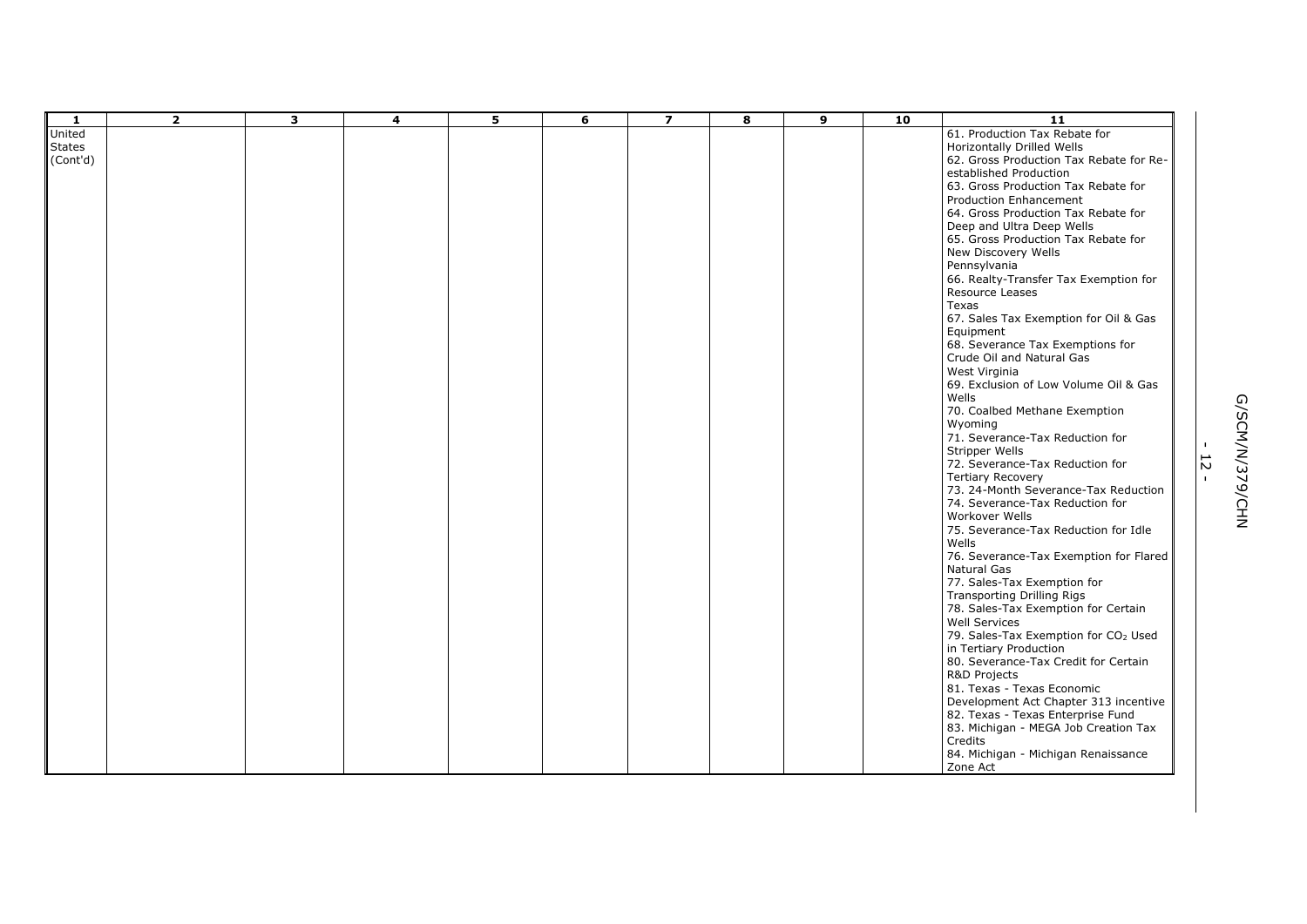| $\mathbf{1}$                        | $\overline{2}$                                         | $\overline{\mathbf{3}}$                                         | 4 | 5. | 6  | $\overline{\mathbf{z}}$ | 8      | $\mathbf{9}$                                | 10        | 11                                                                                                                                                                                                                                                                                                                                                                                                                                                                                                                                                                                                                                                                                                                                                                                                                                                                                                                                                                                                                                                                                                                                                                                                         |                                       |
|-------------------------------------|--------------------------------------------------------|-----------------------------------------------------------------|---|----|----|-------------------------|--------|---------------------------------------------|-----------|------------------------------------------------------------------------------------------------------------------------------------------------------------------------------------------------------------------------------------------------------------------------------------------------------------------------------------------------------------------------------------------------------------------------------------------------------------------------------------------------------------------------------------------------------------------------------------------------------------------------------------------------------------------------------------------------------------------------------------------------------------------------------------------------------------------------------------------------------------------------------------------------------------------------------------------------------------------------------------------------------------------------------------------------------------------------------------------------------------------------------------------------------------------------------------------------------------|---------------------------------------|
| United<br><b>States</b><br>(Cont'd) |                                                        |                                                                 |   |    |    |                         |        |                                             |           | 85. Michigan- Brownfield<br>Redevelopment Tax Credits<br>86. Michigan - Industrial Facilities<br>Exemption - P.A. 198<br>87. Michigan - Centers of Energy<br><b>Excellence Program</b><br>88. Michigan - Refundable Photovoltaic<br>Manufacturing Tax Credit<br>89. Tennessee - Payment in Lieu of Tax,<br>PILOT<br>90. Tennessee - FastTrack Economic<br>Development Fund Grants<br>91. Louisiana-Industrial Tax Exemption<br>Program                                                                                                                                                                                                                                                                                                                                                                                                                                                                                                                                                                                                                                                                                                                                                                     |                                       |
|                                     | Polyvinyl Chloride<br>(PVC)<br>39041090<br>ID: 20-0004 | 14.10.2020<br>S: 01.2019-<br>12.2019<br>$I:01.2016-$<br>12.2019 |   |    | ×. |                         | $\sim$ | 296,804<br>tons<br>$(01.2019 -$<br>12.2019) | 44.62% of | US federal subsidy program<br>total imports 1. Expensing of Intangible Drilling Costs<br>2. Percentage Depletion for Oil and<br>Natural Gas Wells<br>3. Two Year Amortization Period for<br>Geological & Geophysical Expenditures<br>4. Percentage Depletion for Hard<br>Mineral Fossil Fuels<br>5. Expensing of Exploration and<br>Development Costs for Hard Mineral<br>Fuels<br>6. Capital Gains Treatment for Royalties<br>of Coal<br>7. Deduction for Tertiary Injectants<br>8. Exception to Passive Loss Limitation<br>for Working Interests in Oil and Natural<br><b>Gas Properties</b><br>9. Enhanced Oil Recovery (EOR) Credit<br>10. Marginal Wells Credit<br>11. Corporate Income Tax Exemption<br>for Fossil Fuel Publicly Traded<br>Partnerships<br>12. Excise Tax Exemption for Crude Oil<br>derived from Tar Sands<br>13. Royalty-Exempt Beneficial Use of<br><b>Fuels</b><br>14. Royalty-Free Flaring and Venting of<br>Natural Gas<br>15. Advanced Energy Manufacturing Tax<br>Credit<br>16. Investment Tax Credit, ITC<br>US local government subsidy<br>program<br>1. Alaska: Cook Inlet Platform Royalty<br>Relief<br>2. Alaska: Small Cook Inlet Discoveries<br><b>Royalty Relief</b> | G/SCM/N/379/CHN<br>53<br>$\mathbf{I}$ |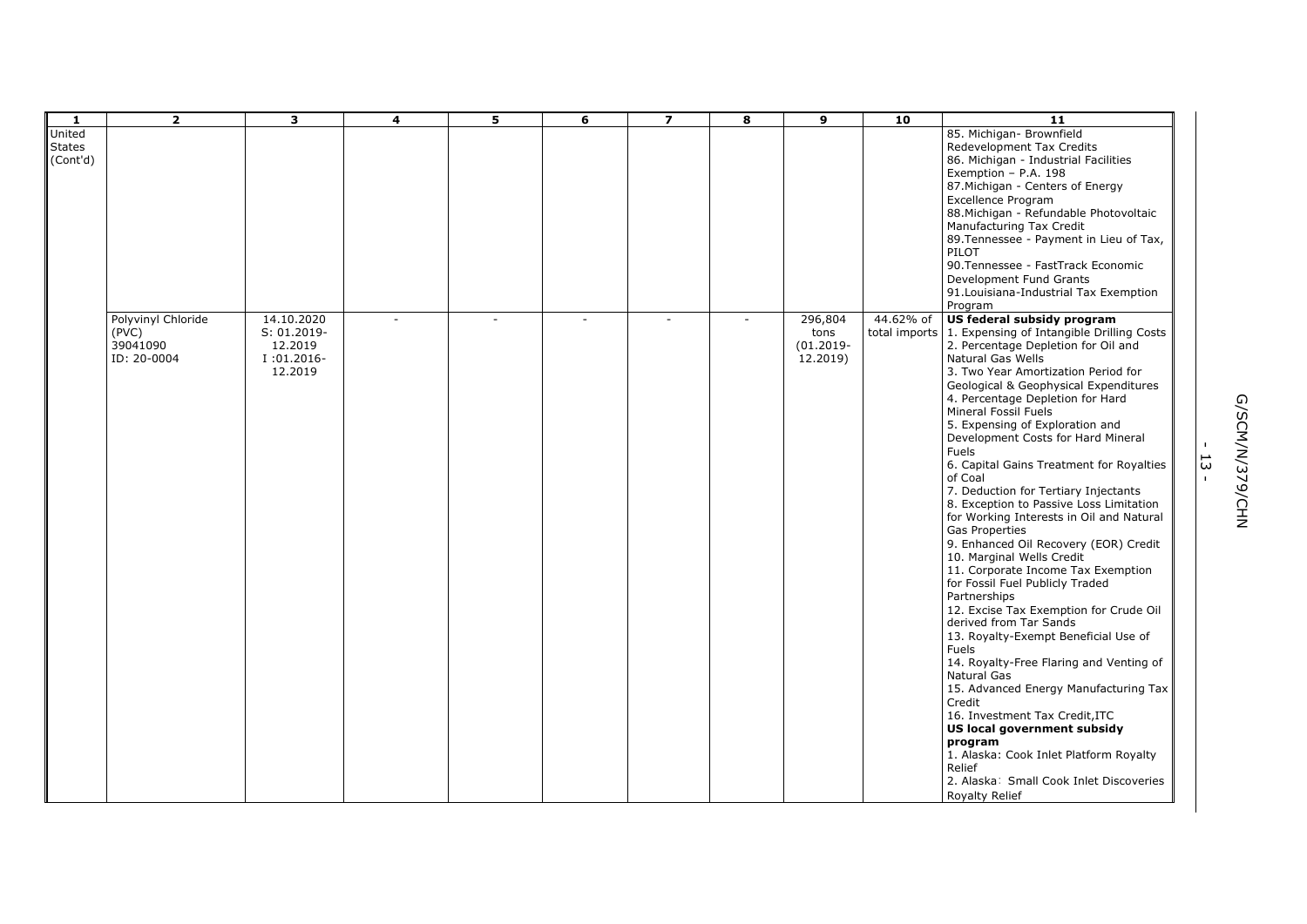| -1            | $\overline{2}$ | 3 | 4 | 5 | 6 | $\overline{\mathbf{z}}$ | 8 | $\mathbf{9}$ | 10 | 11                                        |               |                 |
|---------------|----------------|---|---|---|---|-------------------------|---|--------------|----|-------------------------------------------|---------------|-----------------|
| United        |                |   |   |   |   |                         |   |              |    | 3. Alaska: Royalty Modification for       |               |                 |
| <b>States</b> |                |   |   |   |   |                         |   |              |    | Ooguruk Unit                              |               |                 |
| (Cont'd)      |                |   |   |   |   |                         |   |              |    | 4. Alaska: Taxable Per Barrel Credit 5.   |               |                 |
|               |                |   |   |   |   |                         |   |              |    | Alaska: Gas Storage Facility Credit       |               |                 |
|               |                |   |   |   |   |                         |   |              |    | 6. Alaska: LNG Storage Facility Credit    |               |                 |
|               |                |   |   |   |   |                         |   |              |    | 7. Alaska: Gas Exploration and            |               |                 |
|               |                |   |   |   |   |                         |   |              |    | Development Credit                        |               |                 |
|               |                |   |   |   |   |                         |   |              |    | 8. Alaska: Gross Value Reduction          |               |                 |
|               |                |   |   |   |   |                         |   |              |    | 9. Alaska: Oil and Gas Industry Service   |               |                 |
|               |                |   |   |   |   |                         |   |              |    | <b>Expenditures Credit</b>                |               |                 |
|               |                |   |   |   |   |                         |   |              |    | 10. Alaska: Property-Tax Exemption for    |               |                 |
|               |                |   |   |   |   |                         |   |              |    | Intangible Drilling Expenses              |               |                 |
|               |                |   |   |   |   |                         |   |              |    | 11. Alaska: In-State Refinery Tax Credit  |               |                 |
|               |                |   |   |   |   |                         |   |              |    | 12. Alaska: Qualified Capital             |               |                 |
|               |                |   |   |   |   |                         |   |              |    | <b>Expenditure Credit</b>                 |               |                 |
|               |                |   |   |   |   |                         |   |              |    | 13. Alaska: Development Credit for        |               |                 |
|               |                |   |   |   |   |                         |   |              |    | Small Producers and New Areas             |               |                 |
|               |                |   |   |   |   |                         |   |              |    | 14. Alaska: Alternative Credit for        |               |                 |
|               |                |   |   |   |   |                         |   |              |    | Exploration                               |               |                 |
|               |                |   |   |   |   |                         |   |              |    | 15. California: Percentage Depletion of   |               |                 |
|               |                |   |   |   |   |                         |   |              |    | Mineral and Other Resources               |               |                 |
|               |                |   |   |   |   |                         |   |              |    | 16. Colorado: Severance-Tax               |               |                 |
|               |                |   |   |   |   |                         |   |              |    | Exemption for Stripper Wells              |               |                 |
|               |                |   |   |   |   |                         |   |              |    | 17. Colorado: Severance-Tax Oil and       |               |                 |
|               |                |   |   |   |   |                         |   |              |    | Gas Ad Valorem Credit                     |               | G/SCM/N/379/CHN |
|               |                |   |   |   |   |                         |   |              |    | 18. Colorado: Impact Assistance Credit    | $\frac{1}{4}$ |                 |
|               |                |   |   |   |   |                         |   |              |    | 19. Colorado: Severance-Tax               |               |                 |
|               |                |   |   |   |   |                         |   |              |    | Reductions for Low-Volume Wells           |               |                 |
|               |                |   |   |   |   |                         |   |              |    | 20. Colorado: Severance-Tax               |               |                 |
|               |                |   |   |   |   |                         |   |              |    | Reductions for New Oil-Shale Facilities   |               |                 |
|               |                |   |   |   |   |                         |   |              |    | 21. Colorado: Severance-Tax               |               |                 |
|               |                |   |   |   |   |                         |   |              |    | Exemption for Low-Volume Oil-Shale        |               |                 |
|               |                |   |   |   |   |                         |   |              |    | Production                                |               |                 |
|               |                |   |   |   |   |                         |   |              |    | 22. Colorado: Occupational-Privilege-     |               |                 |
|               |                |   |   |   |   |                         |   |              |    | Tax Exemption for Oil and Gas Workers     |               |                 |
|               |                |   |   |   |   |                         |   |              |    | 23. Colorado: Reduced Value for Certain   |               |                 |
|               |                |   |   |   |   |                         |   |              |    | Mineral Properties                        |               |                 |
|               |                |   |   |   |   |                         |   |              |    | 24. Louisiana: Sales-Tax Exemption for    |               |                 |
|               |                |   |   |   |   |                         |   |              |    | CO <sub>2</sub> Used in Tertiary Recovery |               |                 |
|               |                |   |   |   |   |                         |   |              |    | 25. Louisiana: Sales-Tax Exclusion for    |               |                 |
|               |                |   |   |   |   |                         |   |              |    | Installation of Board Roads in Oil-fields |               |                 |
|               |                |   |   |   |   |                         |   |              |    | 26. Sales-Tax Exclusion on Drilling Rigs  |               |                 |
|               |                |   |   |   |   |                         |   |              |    | 27. Sales-Tax Exemption for Repairs       |               |                 |
|               |                |   |   |   |   |                         |   |              |    | and Materials Used on Drilling Rigs       |               |                 |
|               |                |   |   |   |   |                         |   |              |    | 28. Excess of Percentage over Cost        |               |                 |
|               |                |   |   |   |   |                         |   |              |    | Depletion                                 |               |                 |
|               |                |   |   |   |   |                         |   |              |    | 29. Natural Gas Severance Tax             |               |                 |
|               |                |   |   |   |   |                         |   |              |    | Suspension for Horizontal Wells           |               |                 |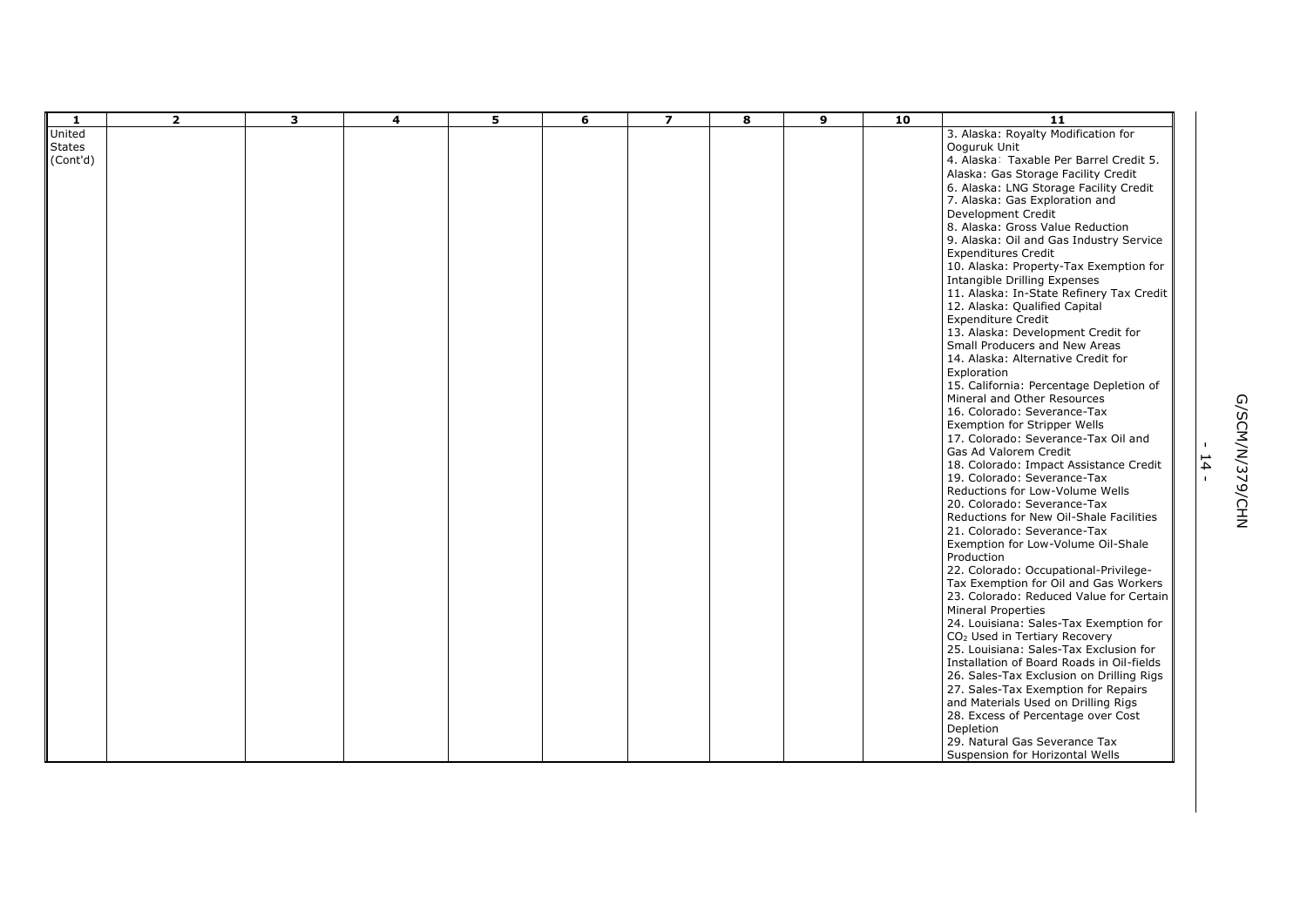| 1             | $\overline{2}$ | 3 | $\overline{\mathbf{4}}$ | 5 | 6 | $\overline{\mathbf{z}}$ | 8 | 9 | 10 | $\overline{11}$                                                      |              |                 |
|---------------|----------------|---|-------------------------|---|---|-------------------------|---|---|----|----------------------------------------------------------------------|--------------|-----------------|
| United        |                |   |                         |   |   |                         |   |   |    | 30. Natural Gas Severance Tax                                        |              |                 |
| <b>States</b> |                |   |                         |   |   |                         |   |   |    | Suspension for Inactive Wells                                        |              |                 |
| (Cont'd)      |                |   |                         |   |   |                         |   |   |    | 31. Natural Gas Severance Tax                                        |              |                 |
|               |                |   |                         |   |   |                         |   |   |    | Suspension for Deep Wells                                            |              |                 |
|               |                |   |                         |   |   |                         |   |   |    | 32. Louisiana: Natural Gas Severance                                 |              |                 |
|               |                |   |                         |   |   |                         |   |   |    | Tax Suspension for New Discovery Wells                               |              |                 |
|               |                |   |                         |   |   |                         |   |   |    | 33. Louisiana: Reduced Severance Tax                                 |              |                 |
|               |                |   |                         |   |   |                         |   |   |    | on Incapable Oil Well Gas                                            |              |                 |
|               |                |   |                         |   |   |                         |   |   |    | 34. Louisiana: Reduced Severance Tax                                 |              |                 |
|               |                |   |                         |   |   |                         |   |   |    | on Incapable Gas Well Gas                                            |              |                 |
|               |                |   |                         |   |   |                         |   |   |    | 35. Louisiana: Oil Deduction Severance                               |              |                 |
|               |                |   |                         |   |   |                         |   |   |    | Tax on Transportation Fees                                           |              |                 |
|               |                |   |                         |   |   |                         |   |   |    | 36. Louisiana: Severance Tax                                         |              |                 |
|               |                |   |                         |   |   |                         |   |   |    | Suspension on Oil from Horizontal Wells                              |              |                 |
|               |                |   |                         |   |   |                         |   |   |    | 37. Louisiana: Severance Tax                                         |              |                 |
|               |                |   |                         |   |   |                         |   |   |    | Suspension on Oil from Inactive Wells                                |              |                 |
|               |                |   |                         |   |   |                         |   |   |    | 38. Louisiana: Severance Tax                                         |              |                 |
|               |                |   |                         |   |   |                         |   |   |    | Suspension on Oil from Deep Wells                                    |              |                 |
|               |                |   |                         |   |   |                         |   |   |    | 39. Louisiana: Severance Tax<br>Suspension on Oil from New Discovery |              |                 |
|               |                |   |                         |   |   |                         |   |   |    | Wells                                                                |              |                 |
|               |                |   |                         |   |   |                         |   |   |    | 40. Louisiana: Severance Tax                                         |              | G/SCM/N/379/CHN |
|               |                |   |                         |   |   |                         |   |   |    | Suspension on Oil from Tertiary                                      |              |                 |
|               |                |   |                         |   |   |                         |   |   |    | Recovery                                                             |              |                 |
|               |                |   |                         |   |   |                         |   |   |    | 41. Louisiana: Reduced Severance Tax                                 |              |                 |
|               |                |   |                         |   |   |                         |   |   |    | Rate on Incapable Oil Wells                                          | 5            |                 |
|               |                |   |                         |   |   |                         |   |   |    | 42. Louisiana: Reduced Severance Tax                                 | $\mathbf{r}$ |                 |
|               |                |   |                         |   |   |                         |   |   |    | Rate on Oil from Stripper Wells                                      |              |                 |
|               |                |   |                         |   |   |                         |   |   |    | 43. Louisiana: Severance Tax Exclusion                               |              |                 |
|               |                |   |                         |   |   |                         |   |   |    | on Flared or Vented Natural Gas                                      |              |                 |
|               |                |   |                         |   |   |                         |   |   |    | 44. Louisiana: Severance Tax Exclusion                               |              |                 |
|               |                |   |                         |   |   |                         |   |   |    | for Natural Gas Used in Field Operations                             |              |                 |
|               |                |   |                         |   |   |                         |   |   |    | 45. Louisiana: Severance Tax Exclusion                               |              |                 |
|               |                |   |                         |   |   |                         |   |   |    | for Carbon Black Producers                                           |              |                 |
|               |                |   |                         |   |   |                         |   |   |    | 46. North Dakota: Gas Gross Production                               |              |                 |
|               |                |   |                         |   |   |                         |   |   |    | Tax Exemptions + Oil Extraction Tax                                  |              |                 |
|               |                |   |                         |   |   |                         |   |   |    | Exemptions                                                           |              |                 |
|               |                |   |                         |   |   |                         |   |   |    | 47. North Dakota: Reduced Tax Rate for                               |              |                 |
|               |                |   |                         |   |   |                         |   |   |    | Certain Wells Outside the Bakken and                                 |              |                 |
|               |                |   |                         |   |   |                         |   |   |    | Three Forks Region                                                   |              |                 |
|               |                |   |                         |   |   |                         |   |   |    | 48. North Dakota: Sales tax exemption                                |              |                 |
|               |                |   |                         |   |   |                         |   |   |    | for oil                                                              |              |                 |
|               |                |   |                         |   |   |                         |   |   |    | 49. North Dakota: Sales tax exemption                                |              |                 |
|               |                |   |                         |   |   |                         |   |   |    | for CO <sub>2</sub> used for enhance oil recovery                    |              |                 |
|               |                |   |                         |   |   |                         |   |   |    | 50. North Dakota: Sales tax exemption                                |              |                 |
|               |                |   |                         |   |   |                         |   |   |    | for natural gas                                                      |              |                 |
|               |                |   |                         |   |   |                         |   |   |    | 51. Oklahoma: Gross Production Tax                                   |              |                 |
|               |                |   |                         |   |   |                         |   |   |    | Rebate for 3D Seismic Wells                                          |              |                 |
|               |                |   |                         |   |   |                         |   |   |    | 52. Oklahoma: Gross Production Tax                                   |              |                 |
|               |                |   |                         |   |   |                         |   |   |    | Rebate for Economically At Risk Wells                                |              |                 |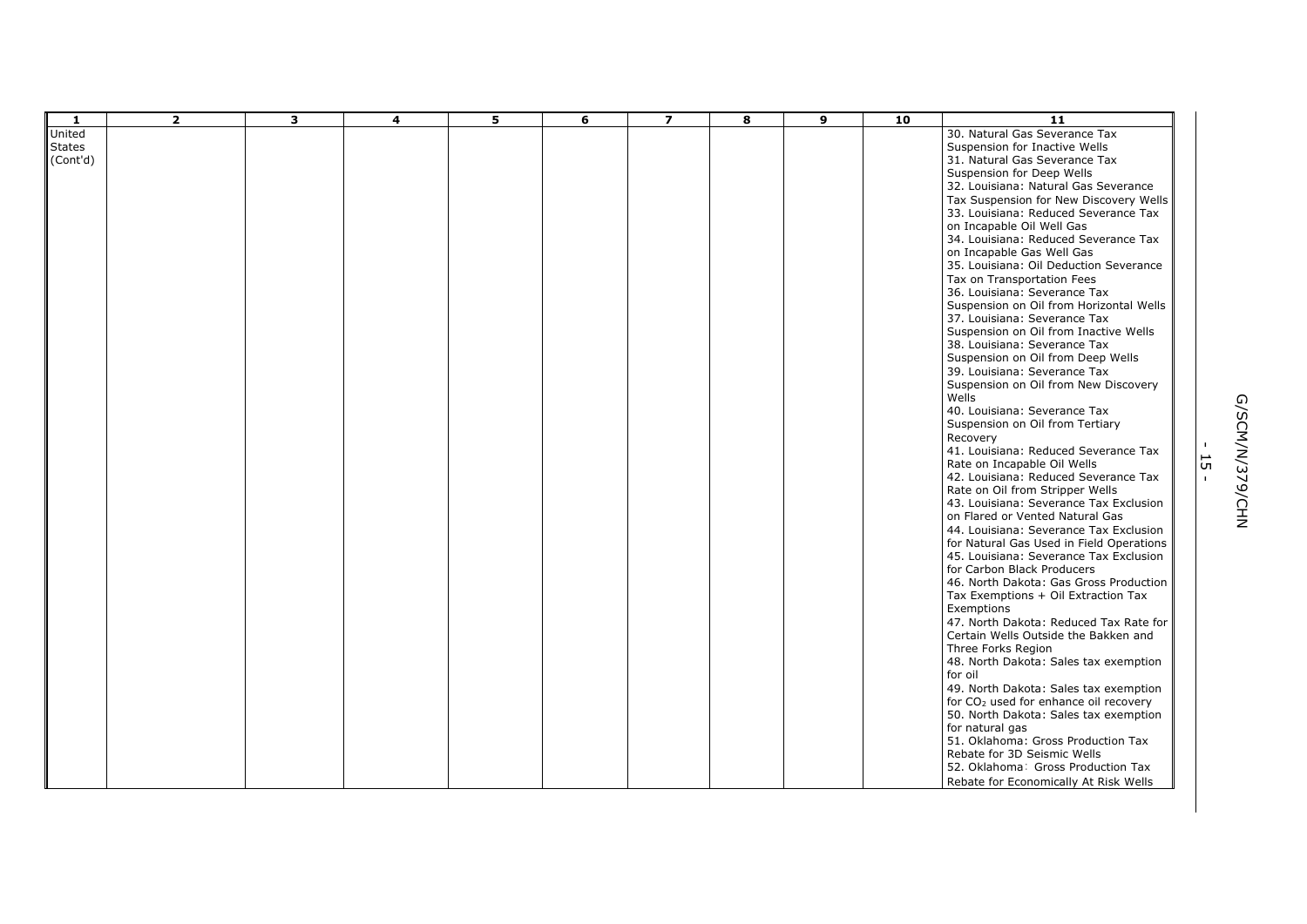| -1                                  | $\overline{2}$ | 3 | $\overline{\mathbf{4}}$ | 5 | 6 | $\overline{\mathbf{z}}$ | 8 | 9 | 10 | $\overline{11}$                                                                                                                                                                                                                                                                                                                                                                                                                                                                                                                                                                                                                                                                                                                                                                                                                                                                                                                                                                                                                                                                                                                                                                                                                                                                                                                                                                                                                                                         |                    |                 |
|-------------------------------------|----------------|---|-------------------------|---|---|-------------------------|---|---|----|-------------------------------------------------------------------------------------------------------------------------------------------------------------------------------------------------------------------------------------------------------------------------------------------------------------------------------------------------------------------------------------------------------------------------------------------------------------------------------------------------------------------------------------------------------------------------------------------------------------------------------------------------------------------------------------------------------------------------------------------------------------------------------------------------------------------------------------------------------------------------------------------------------------------------------------------------------------------------------------------------------------------------------------------------------------------------------------------------------------------------------------------------------------------------------------------------------------------------------------------------------------------------------------------------------------------------------------------------------------------------------------------------------------------------------------------------------------------------|--------------------|-----------------|
| United<br><b>States</b><br>(Cont'd) |                |   |                         |   |   |                         |   |   |    | 53. Oklahoma: Gross Production Tax<br>Exemption for O&G Owned by<br>Government<br>54. Oklahoma: Gas Marketing<br>Deduction Against Gross Production Tax<br>55. Oklahoma: Sales Tax Exemption for<br>Electricity Used in Enhanced Oil<br>Recovery<br>56. Oklahoma: Cost of Complying with<br><b>Sulphur Regulations</b><br>57. Oklahoma: Full Expensing of Capital<br>Investments in Qualified New Refinery<br>Capacity<br>58. Oklahoma: Gross Production and<br>Excise Tax Credits, Small Business and<br>Rural Small Business Capital Companies<br>59. Oklahoma: Excess of Percentage<br>over Cost Depletion<br>60. Oklahoma: Enhanced Oil Recovery<br>Deduction<br>61. Oklahoma: Gross Production Tax<br>Rebate for Horizontally Drilled Wells<br>62. Oklahoma: Gross Production Tax<br>Rebate for Re-established Production<br>63. Oklahoma: Gross Production Tax<br>Rebate for Production Enhancement<br>64. Oklahoma: Gross Production Tax<br>Rebate for Deep and Ultra Deep Wells<br>65. Oklahoma: Gross Production Tax<br>Rebate for New Discovery Wells<br>66. Pennsylvania: Realty-Transfer Tax<br><b>Exemption for Resource Leases</b><br>67. Texas: Sales Tax Exemption for Oil<br>& Gas Equipment<br>68. Texas: Severance Tax Exemptions<br>for Crude Oil and Natural Gas<br>69. West Virginia: Exclusion of Low<br>Volume Oil & Gas Wells<br>70. West Virginia: Coalbed Methane<br>Exemption<br>71. Wyoming: Severance-Tax Reduction<br>for Stripper Wells | 16<br>$\mathbf{I}$ | G/SCM/N/379/CHN |
|                                     |                |   |                         |   |   |                         |   |   |    | 72. Wyoming: Severance-Tax Reduction<br>for Tertiary Recovery<br>73. Wyoming: 24-Month Severance-Tax<br>Reduction<br>74. Wyoming: Severance-Tax                                                                                                                                                                                                                                                                                                                                                                                                                                                                                                                                                                                                                                                                                                                                                                                                                                                                                                                                                                                                                                                                                                                                                                                                                                                                                                                         |                    |                 |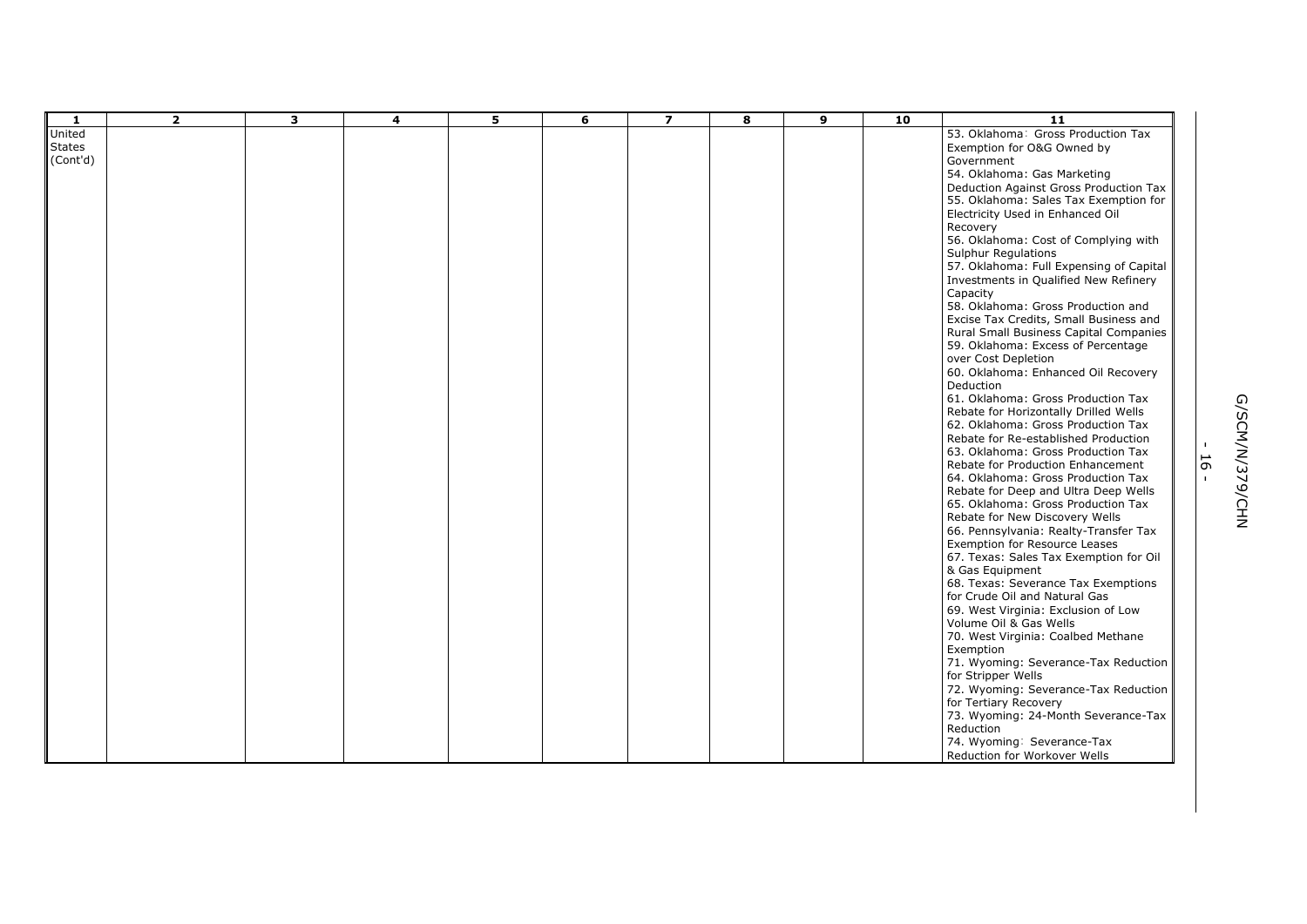|          | $\overline{\mathbf{z}}$ | з | 4 | 5 | 6 | $\overline{\phantom{a}}$ | 8 | 9 | 10 | 11                                                 |                               |           |
|----------|-------------------------|---|---|---|---|--------------------------|---|---|----|----------------------------------------------------|-------------------------------|-----------|
| United   |                         |   |   |   |   |                          |   |   |    | 75. Wyoming: Severance-Tax Reduction               |                               |           |
| States   |                         |   |   |   |   |                          |   |   |    | for Idle Wells                                     |                               |           |
| (Cont'd) |                         |   |   |   |   |                          |   |   |    | 76. Wyoming: Severance-Tax                         |                               |           |
|          |                         |   |   |   |   |                          |   |   |    | Exemption for Flared Natural Gas                   |                               |           |
|          |                         |   |   |   |   |                          |   |   |    | 77. Wyoming: Sales-Tax Exemption for               |                               |           |
|          |                         |   |   |   |   |                          |   |   |    | Transporting Drilling Rigs                         |                               |           |
|          |                         |   |   |   |   |                          |   |   |    | 78. Wyoming: Sales-Tax Exemption for               |                               |           |
|          |                         |   |   |   |   |                          |   |   |    | Certain Well Services                              |                               |           |
|          |                         |   |   |   |   |                          |   |   |    | 79. Wyoming: Sales-Tax Exemption for               |                               |           |
|          |                         |   |   |   |   |                          |   |   |    | CO <sub>2</sub> Used in Tertiary Production        |                               |           |
|          |                         |   |   |   |   |                          |   |   |    | 80. Wyoming: Severance-Tax Credit for              |                               |           |
|          |                         |   |   |   |   |                          |   |   |    | Certain R&D Projects                               |                               |           |
|          |                         |   |   |   |   |                          |   |   |    | 81. Texas: Chapter 380 of the Texas                |                               |           |
|          |                         |   |   |   |   |                          |   |   |    | Local Government Code<br>82. Texas: Texas Economic |                               |           |
|          |                         |   |   |   |   |                          |   |   |    | Development Act                                    |                               |           |
|          |                         |   |   |   |   |                          |   |   |    | 83. Texas: Freeport Exemption                      |                               |           |
|          |                         |   |   |   |   |                          |   |   |    | 84. Texas: Manufactory Exemptions                  |                               |           |
|          |                         |   |   |   |   |                          |   |   |    | 85. Texas: Skills Development Fund                 |                               |           |
|          |                         |   |   |   |   |                          |   |   |    | 86. Louisiana: Industrial Tax Exemption            |                               |           |
|          |                         |   |   |   |   |                          |   |   |    | 87. Louisiana: Quality Jobs Program                |                               |           |
|          |                         |   |   |   |   |                          |   |   |    | 88. Louisiana: Enterprise Zone Program             |                               |           |
|          |                         |   |   |   |   |                          |   |   |    | 89. Louisiana: Research and                        |                               |           |
|          |                         |   |   |   |   |                          |   |   |    | Development Tax Credit                             |                               | G/SCM/    |
|          |                         |   |   |   |   |                          |   |   |    | 90. Louisiana: Restoration Tax                     |                               |           |
|          |                         |   |   |   |   |                          |   |   |    | Abatement Program; Led Fast start;                 | ⊢<br>$\overline{\phantom{0}}$ | Κ)        |
|          |                         |   |   |   |   |                          |   |   |    | Competitive Projects Payroll Incentive             |                               |           |
|          |                         |   |   |   |   |                          |   |   |    |                                                    |                               | 9         |
|          |                         |   |   |   |   |                          |   |   |    |                                                    |                               | CHN<br>NH |
|          |                         |   |   |   |   |                          |   |   |    |                                                    |                               |           |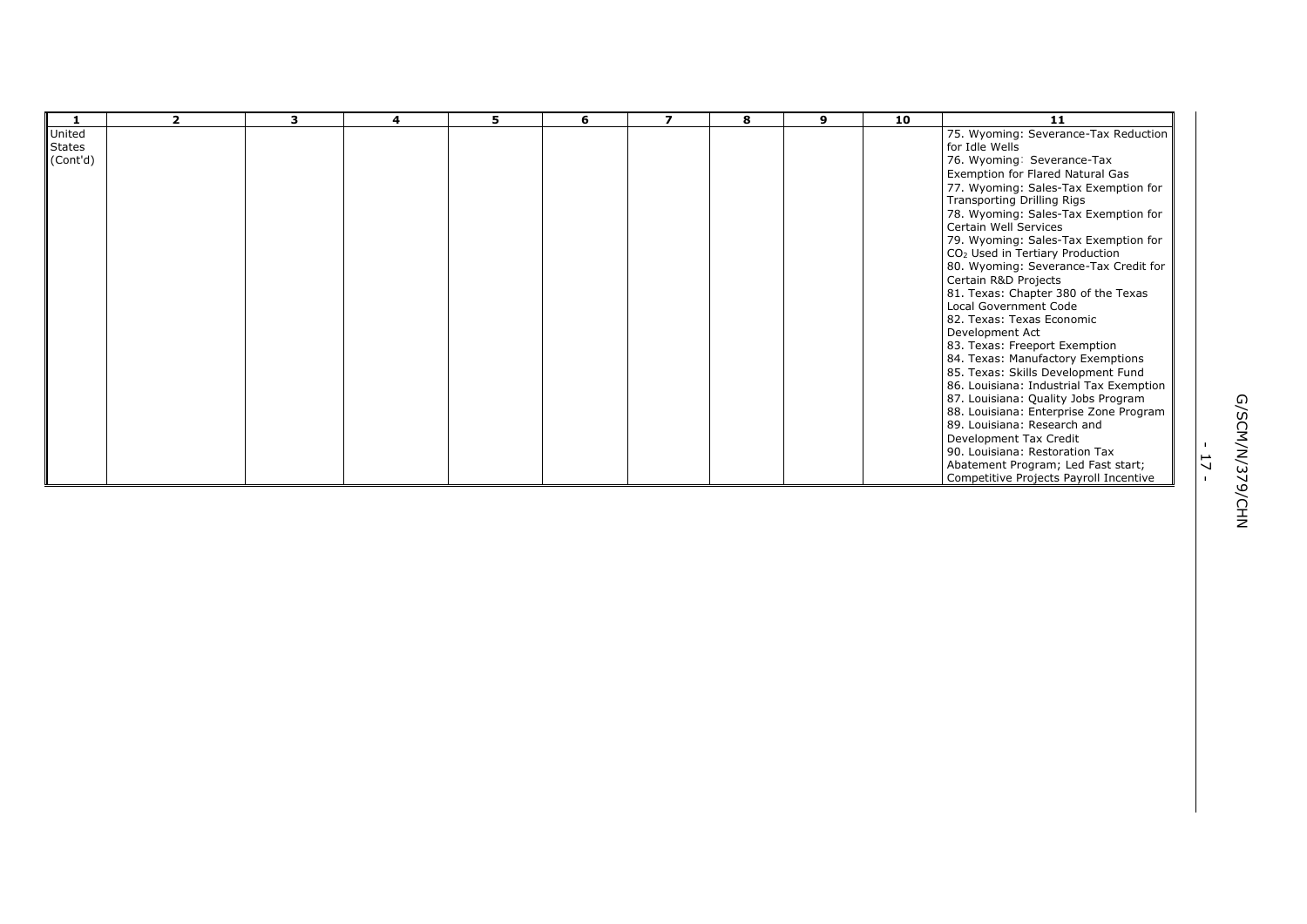# **Reviews/Other subsequent proceedings**

| Country   | <b>Product</b>         | <b>Initiation</b>   | Preliminary         | <b>Final results</b>   |                    | <b>Revocation of</b> | Other (e.g.,  | <b>Trade Data</b>            |               | <b>Countervailed</b> |
|-----------|------------------------|---------------------|---------------------|------------------------|--------------------|----------------------|---------------|------------------------------|---------------|----------------------|
| or        |                        |                     | results/            | <b>Definitive duty</b> | <b>Undertaking</b> | <b>Measures</b>      | procedures    | (if available from published |               | programme(s)         |
| customs   |                        |                     | determination       |                        |                    |                      | not affecting | report(s) on proceeding)     |               |                      |
| territory |                        |                     |                     |                        |                    |                      | the duty      |                              |               |                      |
|           |                        |                     |                     |                        |                    |                      | level)        |                              |               |                      |
|           | Description;           | Date, Type of       | Effective date;     | Effective date,        | Effective date;    | Date,                | Date,         | Import volume                | Import        | Name(s) of the       |
|           | HS 6-digit category    | Review or Procedure | range of            | range of               | range of           | reason               | explanation   | or value                     | volume as %   | subsidy              |
|           | covering investigated  | (code), Period      | individual          | individual             | individual         |                      |               | (units/currency);            | of apparent   | programme(s)         |
|           | product <sup>3</sup> ; | Covered             | amounts of          | amounts of             | amounts of         |                      |               | product                      | domestic      | countervailed        |
|           | ID number:             |                     | subsidy;            | subsidy;               | subsidy            |                      |               | coverage,                    | consumption   |                      |
|           | (*) if investigation   |                     | "other" rates;      | "other" rates;         | or minimum         |                      |               | period, if                   | or as % of    |                      |
|           | of $>1$ country        |                     | [range of applied   | range of applied       | prices; or other   |                      |               | different from               | total imports |                      |
|           |                        |                     | rates if different. | rates if different,    | outcome (code)     |                      |               | cols. 2/3                    |               |                      |
|           |                        |                     | reason]             | reason]                |                    |                      |               |                              |               |                      |
|           |                        |                     |                     |                        | n                  |                      | 8             | q                            | 10            | 11                   |
|           |                        |                     |                     |                        |                    |                      |               |                              |               |                      |
|           |                        |                     |                     |                        | Nil                |                      |               |                              |               |                      |

- 18 -